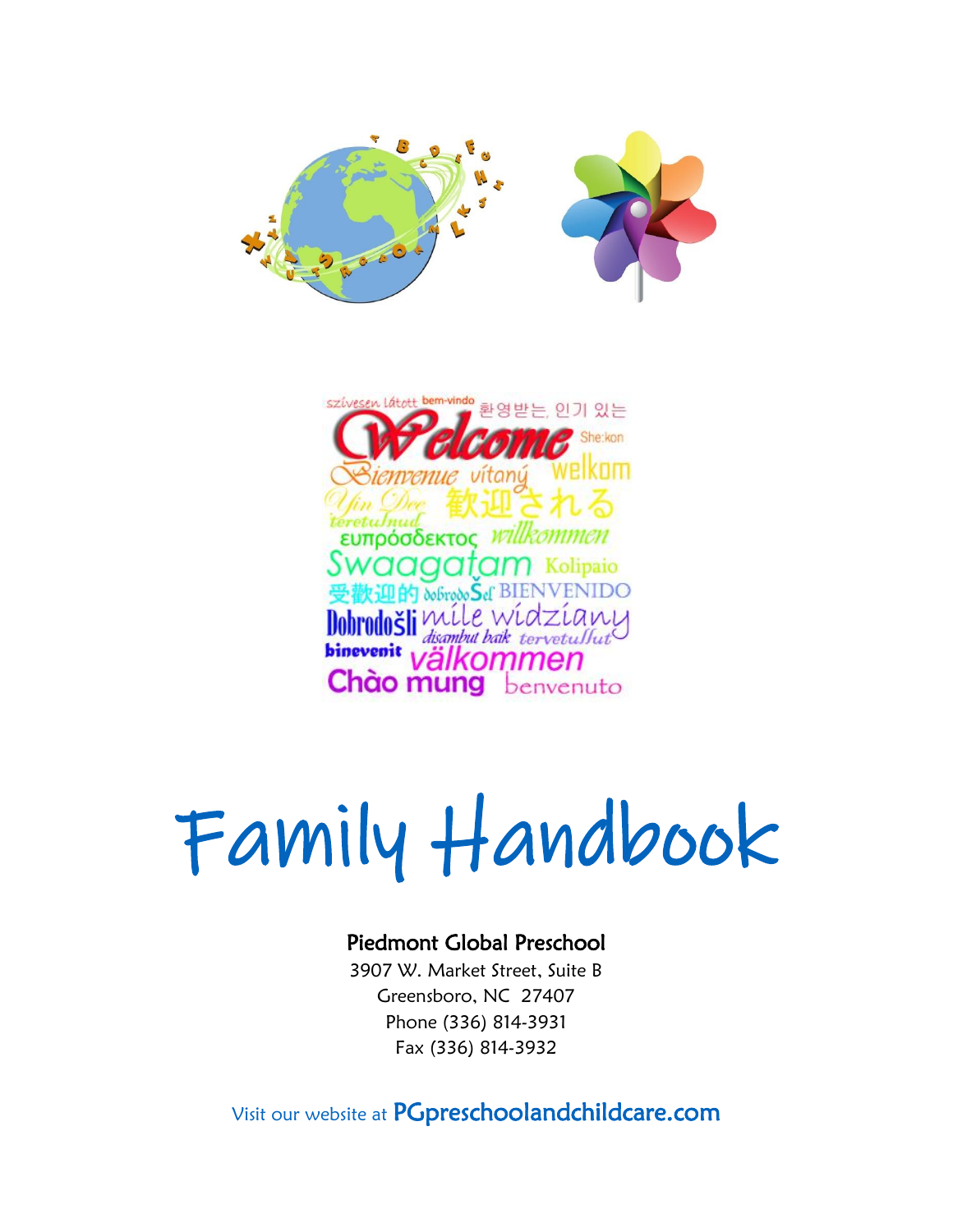## Piedmont Global Preschool Family Handbook Table of Contents

| Welcome Letter                                             | Page 3     |
|------------------------------------------------------------|------------|
| Mission, Vision, Program History and School Administration | Page 4     |
| Program Profile, School Hours, Office Schedule             | Page 5     |
| <b>School Closings</b>                                     | Page 5     |
| Admission, Withdrawal                                      | Page 6     |
| Parent Involvement, Safe Arrival and Departure Procedures  | Page 7     |
| What to Bring to School, What to Leave at Home             | Page 8     |
| Media Viewing, Photography and Video Imaging               | Page 8     |
| Teaching Staff                                             | Page 9     |
| Structured Learning Through the Daily Routine              | Page 9     |
| <b>Rest Time</b>                                           | Page 10    |
| Potty Training                                             | Page 11    |
| Curriculum                                                 | Page 11    |
| Transitioning to a New Classroom                           | Page 11    |
| Home Visits, Wellness Procedures, Illness Policy           | Page 12    |
| <b>Medication Policy</b>                                   | Page 13    |
| Confidentiality Policy                                     | Page 13    |
| Financial Records and Correspondence with Other Schools    | Page 13    |
| Conduct Policy for Children and Parents                    | Page 14-16 |
| Additional Resources and Support Services for Children     | Page 16    |
| Behavior Report (sample form)                              | Page 17    |
| Communication and Resolving Concerns                       | Page 18    |
| Weather and Emergency Procedures                           | Page 18    |
| Outdoor Play, Clothing, Accidents and Injuries             | Page 19    |
| Child Abuse                                                | Page 20    |
| Meal Services, Dietary Needs                               | Page 20    |
| <b>Approved Meal Patterns</b>                              | Page 21    |
| Multicultural Experiences and Celebrations                 | Page 22    |
| <b>Field Trips</b>                                         | Page 22    |
| Donations and Appreciation                                 | Page 23    |
| Handbook Agreement                                         | Page 24    |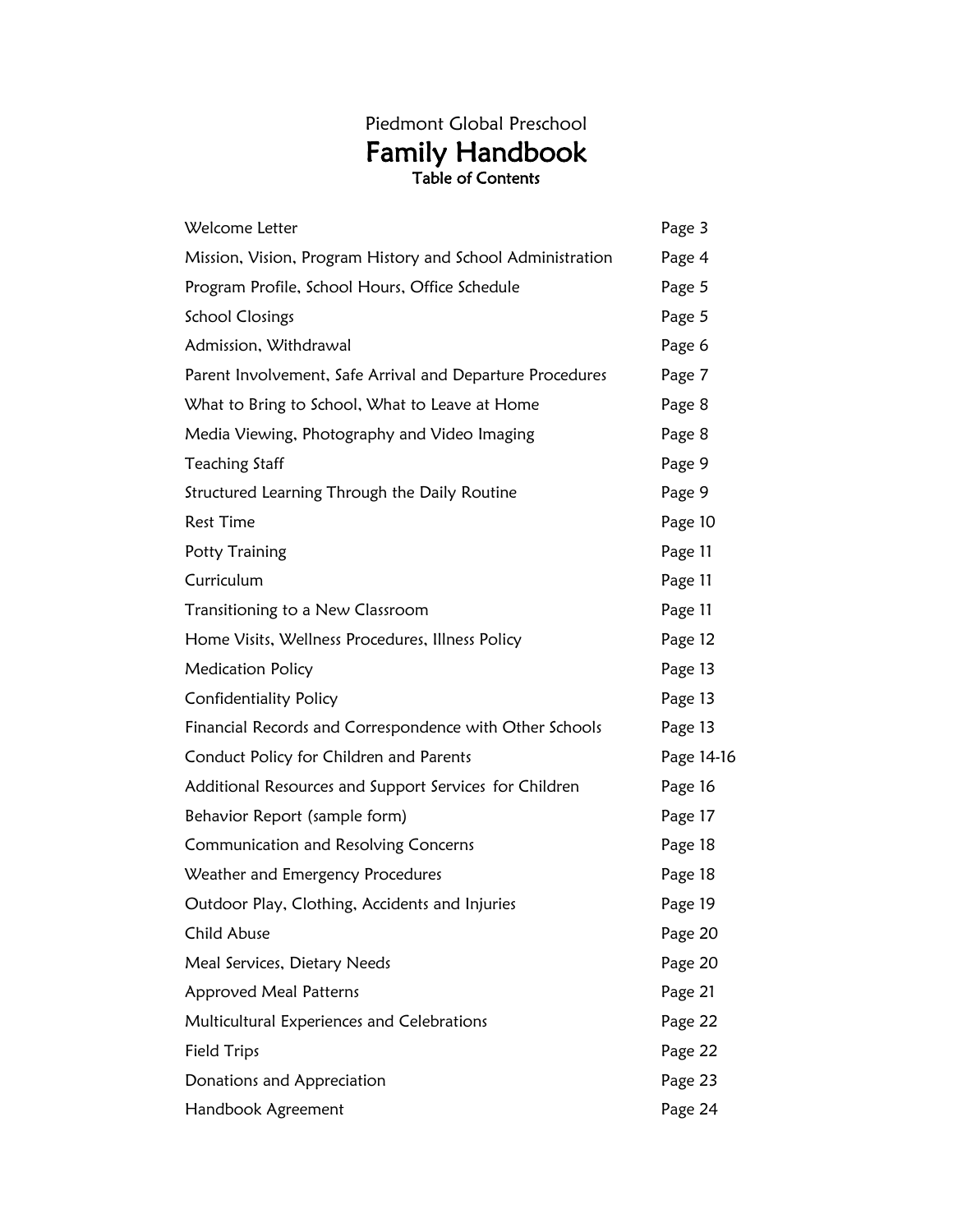#### Dear Parents,

We would like to warmly welcome you to Piedmont Global Preschool (PGP). We realize that there are many child care options in the Triad area and we are honored that you have entrusted us with your precious little one(s). Each unique student excites us and we are looking forward to building a good relationship with your family and watching your child thrive.

At Piedmont Global you will find that we are eager to bring our vision to life and work with you toward realizing our shared goal of giving your child an exceptional school foundation. We have an open-door policy and you are welcome to visit the center at any time.

We will be encouraging your child to grow healthy and strong, follow school routines and rules, make friends, share, sing, dance, listen, talk, build, pretend, create, concentrate, ask questions, explore nature and their own ideas. As they grow, children will represent their learning through new abilities, conversations, creative works, drawings, and ultimately reading and writing skills. We hope that your child will come home every day in a happy mood, anxious to tell you about their experiences.

We would like to begin our partnership by emphasizing that we value good communication. The teachers will update the dry-erase boards in the classrooms with fresh daily news. We will post signs and send you emails and text notifications to keep you abreast of what's happening at school. A customized software app is used to manage student and account information.

Your questions, concerns, comments and ideas will always be thoughtfully received. This Handbook explains what to expect from us and what we expect from you. Please decide on a secure place for the Handbook so that your family can easily refer to it. If we find it necessary to add or change information, we will provide you with a revised version or a printed addendum to this Handbook.

Sincerely,

Donna D. Danyy

Director, Piedmont Global Preschool

- P.S. Here are a couple of great resources for Triad families:
- Piedmont Parent Magazine, [www.piedmontparent.com](http://www.piedmontparent.com/)
- Family Life Education Services, [www.chsnc.org/ProgramsandServices/FamilyLifeEducation.aspx](http://www.chsnc.org/ProgramsandServices/FamilyLifeEducation.aspx)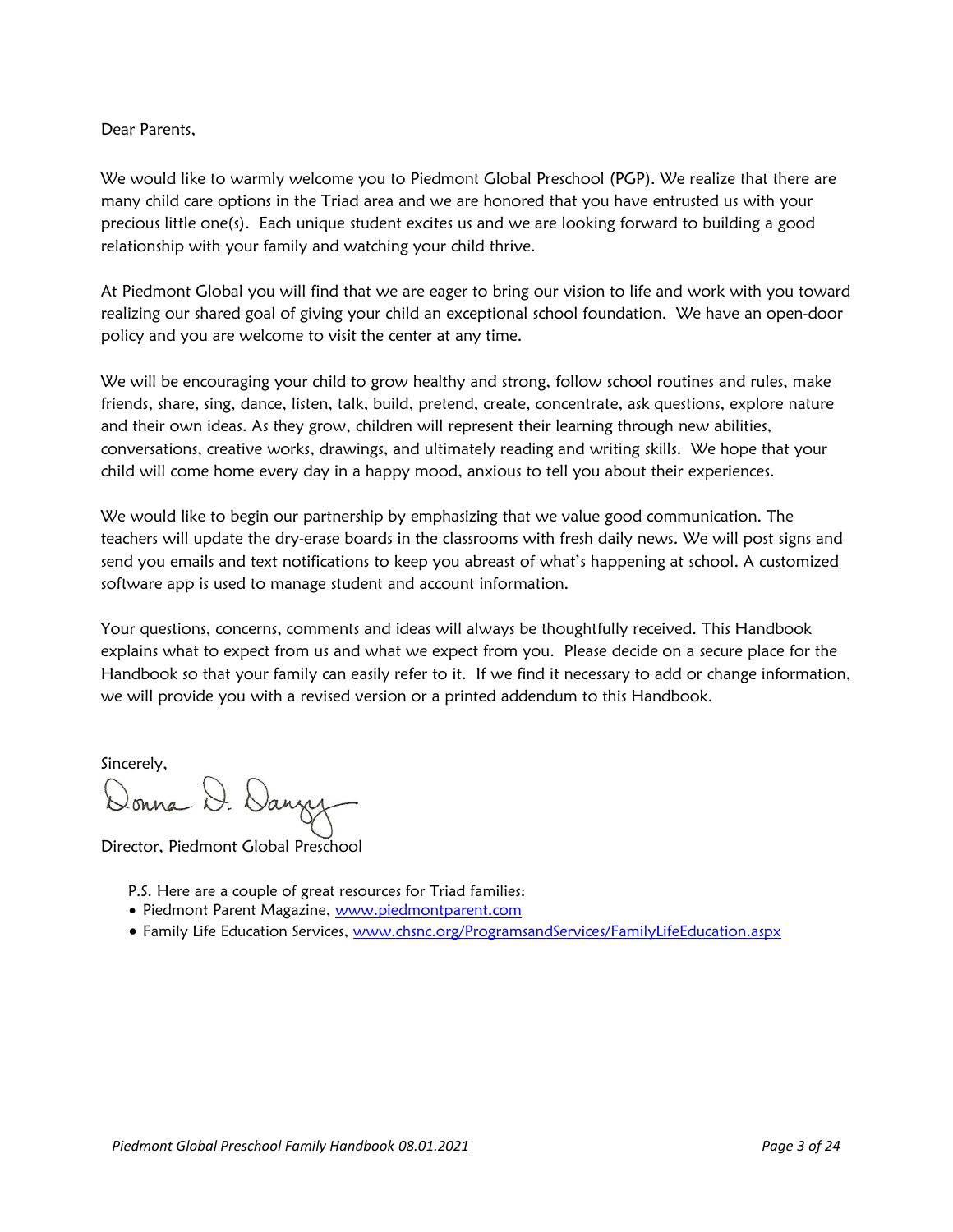# Welcome to Piedmont Global Preschool

"Inspiring little children to think big"

#### MISSION

To connect young children and their families with early childhood professionals who are kind, skillful, and inspiring.

#### VISION

An outstanding early childhood environment where meaningful relationships are nurtured, developmentally appropriate learning flourishes, and the quality of life of everyone involved is uplifted.

> *Whatever you are, be a good one. - Abraham Lincoln*

#### Program History

The decision to invest in early childhood programs is rooted in Donna Danzy's desire to help other families and support the well-being of Greensboro's children. While raising five children, she recognized the need for more community based, full-day child development programs that emphasize supportive relationships, skillful teachers, and developmentally appropriate curriculum. Donna operates three local child care facilities: Wishview Children's Center, Piedmont Global Preschool, and Piedmont Global Day School.

> *My children will grow up in a world made by all children. Eleanor Roosevelt*

#### Center Administration

Our professional Leadership Team including the Director(s), Assistant Directors, and Mentor Teachers provide leadership to substantiate the mission, vision, and philosophy of Piedmont Global by guiding the roles of teachers and staff.

Donna Danzy, the Owner and Director, holds a Bachelor's Degree in Elementary Education (UNCG) and is a Level III NC Child Care Administrator. Her twenty-plus years of early childhood experience includes roles as a nanny, teacher, center director, teacher-trainer, and a preschool quality consultant. Donna worked locally for state-funded early childhood programs *Smart Start* and *More at Four* for over ten years. In 2010 she studied Spanish and Preschool Education as a Rotary Scholar in Ecuador. In 2018 she studied Preschool Education in New Zealand.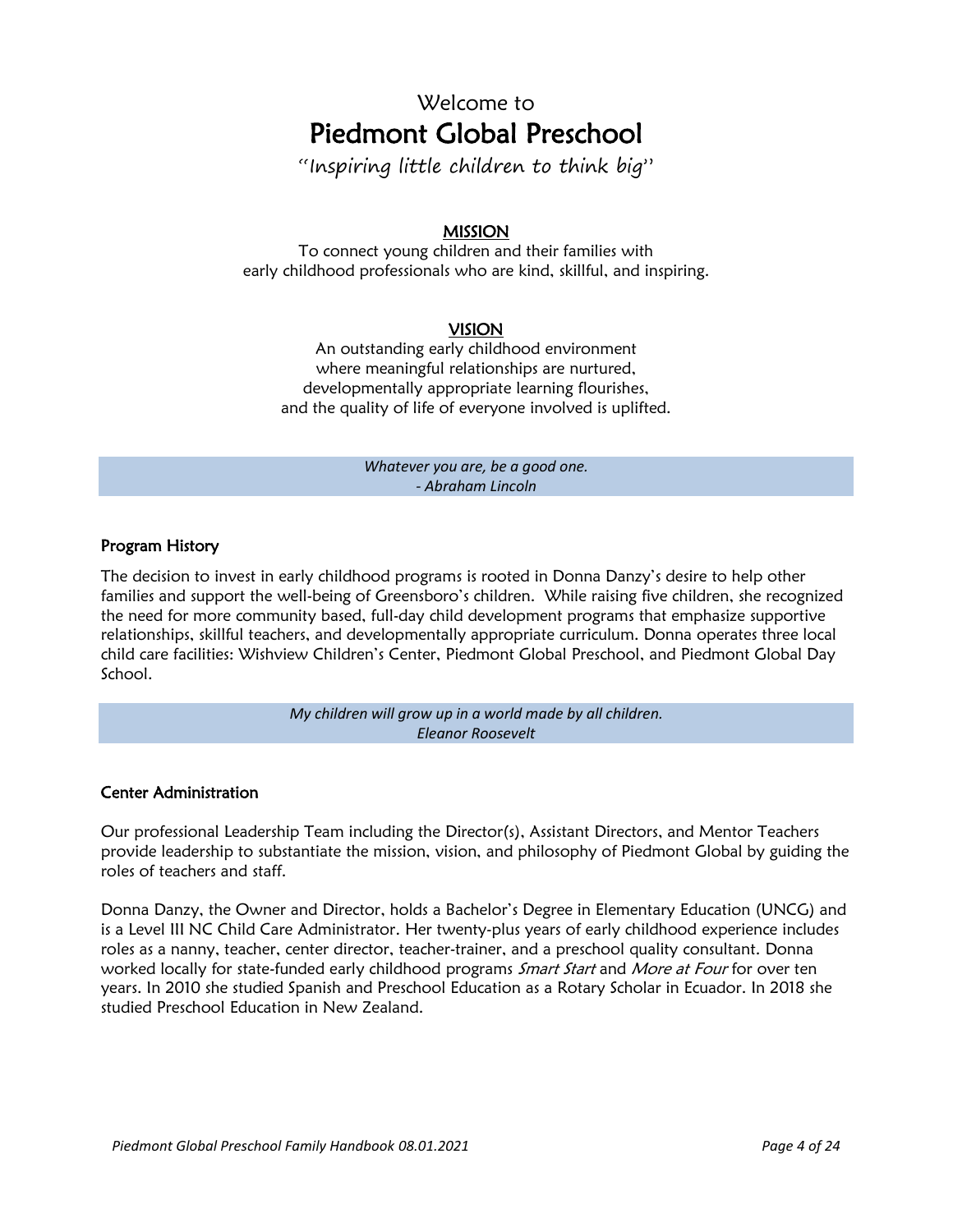#### Program Profile

Piedmont Global Preschool is a private, independent program specializing in year-round preschool and primary education. PGP is licensed by the North Carolina Division of Child Development and Early Education. Our school collaborates with a variety of organizations including but not limited to local colleges and universities, Child Care Resource and Referral, Children's Developmental Services Agency, Departments of Social Services, Guilford County Schools, National Association for the Education of Young Children, Smart Start, and the USDA Child Care Food Program. Our school invites student teachers, child development interns, community volunteers and relevant university research.

#### School Hours and Office Schedule

Piedmont Global is open year-round, Monday through Friday 7:00am to 5:50pm. An administrative staff member is generally available in the front office from 9:30am through the end of the operating day. We strive to answer phone calls throughout the day and messages are checked frequently to return any missed calls. Please note that staff may not always be available for walk-in meetings. If a meeting is desired, we will work with you to set an appointment that works for your schedule.

#### School Closings (Home Days)

Piedmont Global is closed on the following days: (\*If any of these days falls on a weekend, we will close the nearest weekday instead.)

- New Year's Day
- Martin Luther King Jr.'s Birthday (Observed)
- One Professional Development Day in February or March
- Good Fridav
- Easter Monday
- Memorial Day
- Juneteenth
- Independence Day (July 4<sup>th</sup>)
- The day after Independence Day
- Labor Dav
- One Professional Development Day in September or October
- Veteran's Day
- Close at 12:30 the day before Thanksgiving
- **Thanksgiving**
- The day after Thanksgiving
- Christmas Eve
- Christmas Day
- The two consecutive days after Christmas



*Great People Care more than others think is wise Risk more than others think is safe Dream more than others think is practical Expect more than others think is possible Author unknown*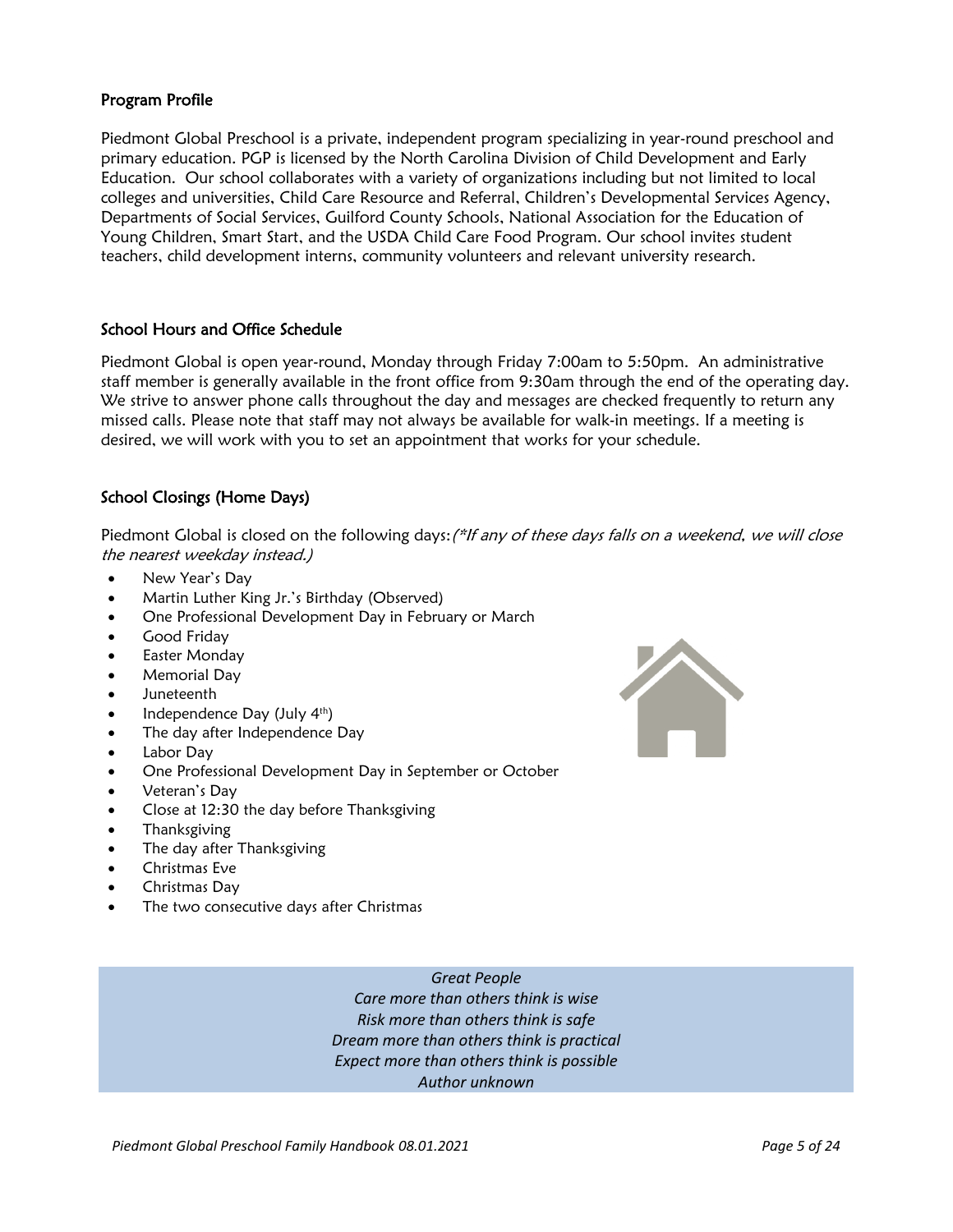#### Admission Policy



Piedmont Global respects and values all families and children. Everyone is welcome at our school regardless of race, color, ethnicity, religion, language, creed, family composition, economic status or ability. We are seeking to build a school community that is composed of diverse families.

We admit children on a first-come, first-served basis and try to balance the number of boys and girls in a classroom. If the applicable classroom is full at the time you apply, your child's name will be placed on a waiting list to fill vacancies as they occur. Open classroom slots are filled by first identifying all waiting children matching the age and attendance plan of the available slot and then applying the following admission priorities:

- 1. Try to balance classrooms with girls and boys
- 2. Attend to enrolled children wishing to increase the number of preschool days or add services
- 3. Serve siblings within families presently or recently enrolled in good standing
- 4. Serve children of staff
- 5. Serve new families in chronological order according to the date that the application is received

New families from the waiting list will be given the opportunity to enroll before a returning family is reenrolled following a withdrawal. Please note: All of the locations in our school family are connected, therefore your application, admission, transfers, discounts, and year-round enrollment are managed considering your family's participation at all sites.

Our school strives to make accommodations for all applicants and children with special needs are always welcome. In some cases, specific equipment, training, additional staff, or specialists may be required in order to meet a student's needs and any such additional expenses will be at the parents' responsibility. Staff and parents will explore options together and publicly funded agencies may be a valuable resource.

Our teachers are dedicated to providing classrooms that are responsive to individual children and families. However, like all other programs our school does have limitations. The first three months (90 days) is a trial period that will help determine the goodness-of-fit between your family and your new school. In some cases, a modified schedule may be required by the director. Continued enrollment of any student will be based on assessing the successfulness of the placement and supporting the needs of all the children in the class.

#### Withdrawal Policy

A written notice, provided to the director at least 14 days in advance is required should you wish to withdraw your child's enrollment in good standing. Tuition may be prorated when giving adequate notice, however paid tuition cannot be refunded for voluntary withdrawal. On or about your child's last day of attendance, you may be asked to complete a withdrawal questionnaire. Your family will be welcome to re-enroll in the future if you withdraw in good standing.

As our preschool-age classrooms provide year-round education, temporarily withdrawing your child or reducing their attendance days will result in your unused school days being offered to other families. Families from the waiting list will be given the opportunity to enroll before a returning family is reenrolled following a withdrawal. All of the locations in our school family are connected, therefore your application, admission, transfers, discounts, and year-round enrollment are managed considering your family's participation at all sites.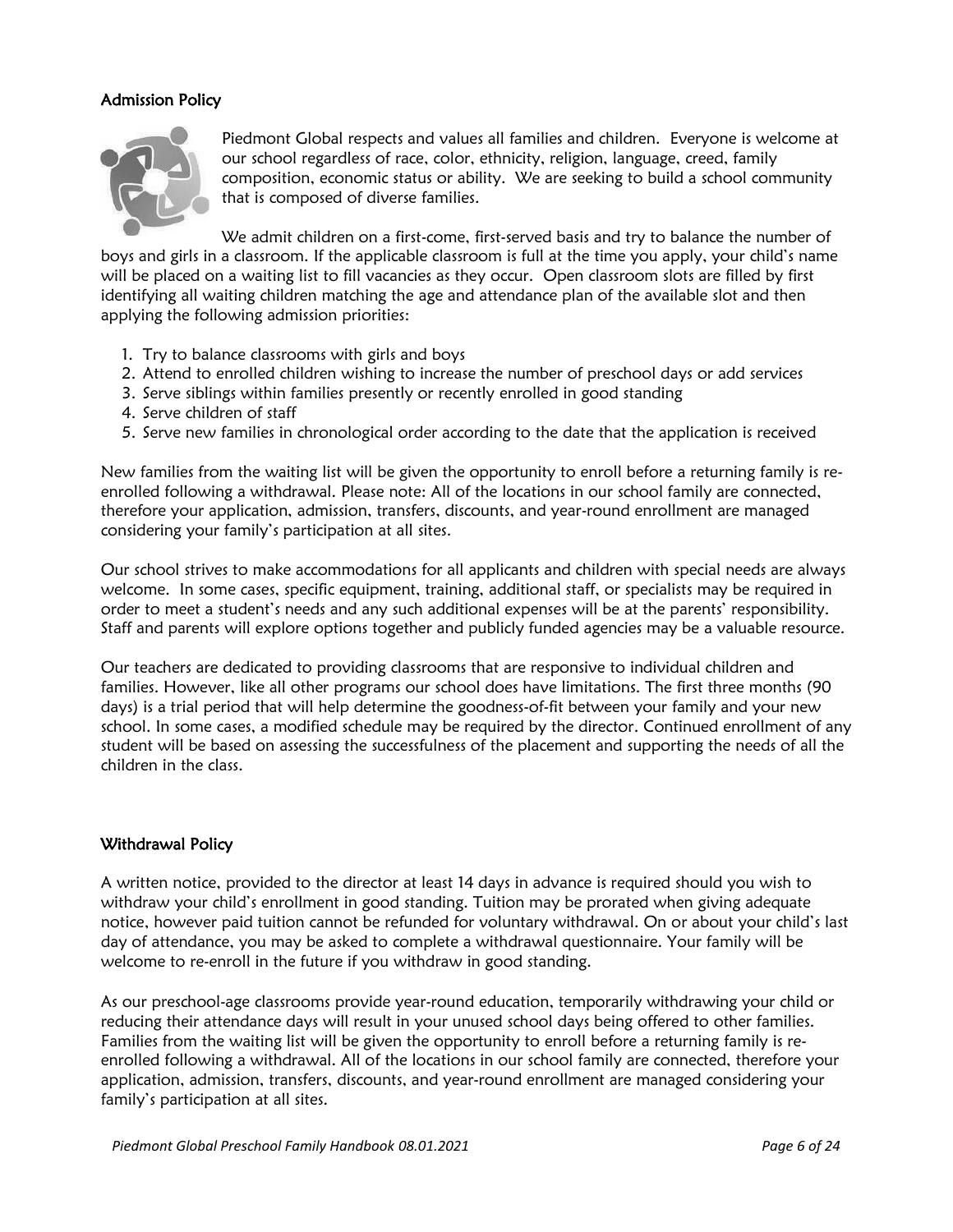Should an extreme situation develop, the administration reserves the right to stop services to any client at any time. If your child's enrollment is discontinued by the administration, you will be refunded the prorated balance of any paid tuition.

#### Parent Involvement

We need your active participation at Piedmont Global throughout your child's enrollment. There are so many ways parents can be involved. Here are a few possibilities, but the sky is the limit!

- 1. Teach your child to be kind to other children, love learning, and be respectful to our teachers
- 2. Keep your Family Handbook in a special place and refer to it as needed
- 3. Carefully read the emails, memos, letters, and bulletins sent home and respond appropriately
- 4. Attend Parent-Teacher Conferences
- 5. Support teacher appreciation (holidays, life events, National Teacher Appreciation Day is in May)
- 6. Keep your child's profile information updated and complete forms promptly when asked
- 7. Attend school activities and chaperone field trips
- 8. Assist with special events and graduation
- 9. Take pictures and then email them to us
- 10. Donate art supplies
- 11. Come and have lunch with your child; this is an open invitation!
- 12. Help with playground projects
- 13. Share your talents…Can you knit? Play an instrument? Plant flowers? Conduct an easy science experiment? Record stories on CD or read aloud? Make playdough? Sew doll clothes?

#### Safe Arrival and Departure Procedures

#### PLEASE teach your child this important safety rule: ONLY parents and teachers are allowed to open doors and gates.

Preschool children should arrive to start the day between 7:00am and 9:00am so that they do not miss important activities. 9:00 – 9:30am is the grace period for tardy arrivals. Primary school children must arrive by 8:00am or they are tardy. It is difficult for children to follow the class schedule when they arrive late. Arriving around the same time each day helps your child become comfortable with the classroom routine. Each day your child must be brought into the building and signed in by an adult. Parents and children are asked to walk and use quiet "inside" voices in the school. Parents should help remove their child's outerwear and put it away. Parents and teachers should regularly exchange information about the child's health and well-being. Parents are expected to supervise/assist your child with proper hand washing upon arrival.

A relaxed drop-off and pick-up is the best way to start and end your child's day. Rushing in and out may cause anxiety and incomplete transfer of information between home and school. PLEASE NOTE: As our focus is on the children, cell phone use is only permitted by parents or staff in any classroom or on the playground when using our school app. Please leave your cell phone in the car for drop-off and pick-up.

Only authorized adults will be allowed to pick-up a child. If someone who is not authorized on the child's documents will be picking your child up, you must inform the school with a written note or email. Unfamiliar persons will be asked to provide identification to see that it matches your written authorization. Pick-up by a mother or father cannot be denied unless the school has copies of a guardianship authorization or a court ordered restriction.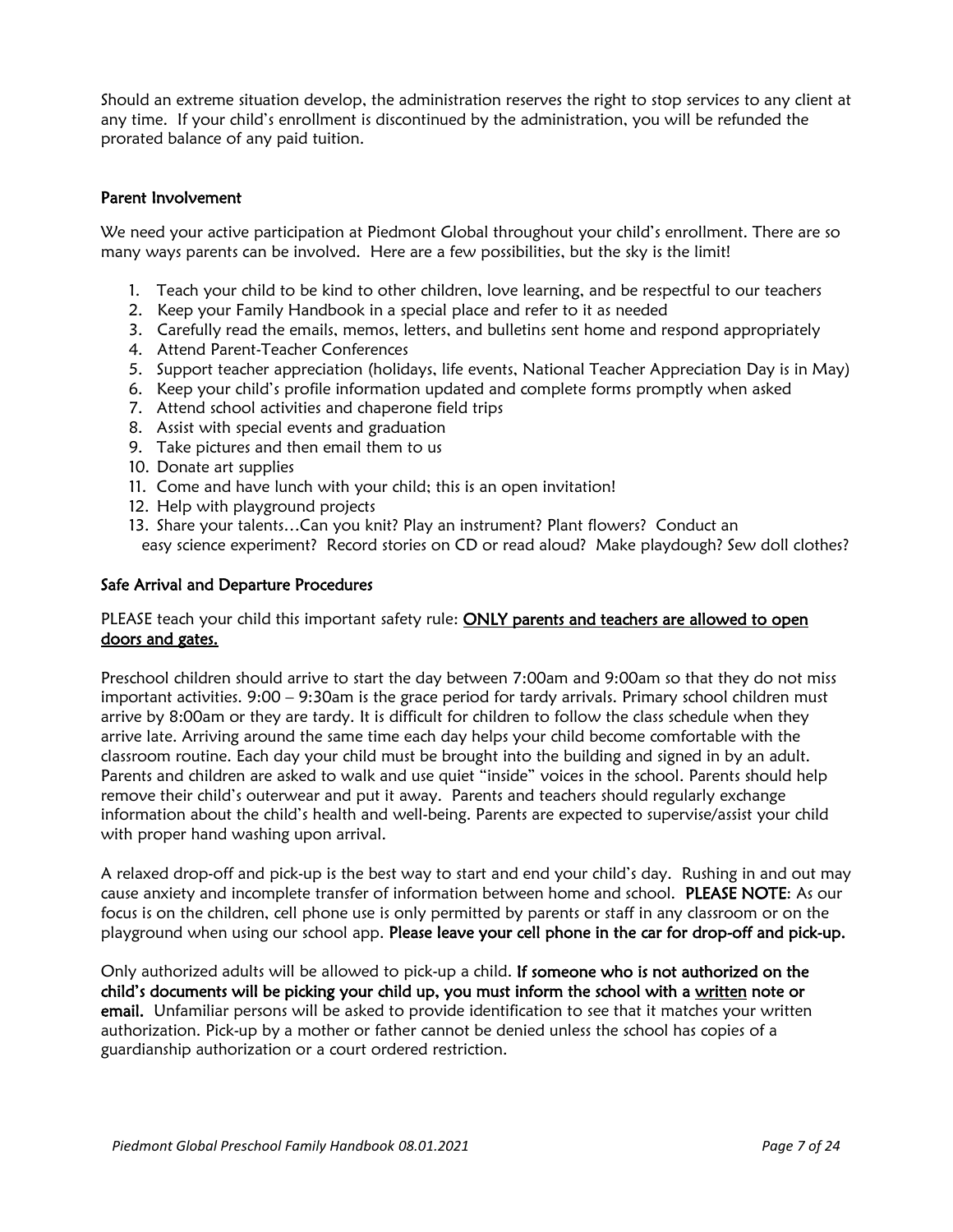At pick-up, you must come inside and sign your child out, even if they are on the playground. Also, when picking your child up from the playground, be sure to make the classroom teacher aware of your departure. No child may ever go out to a car alone or with another child. Please check your child's cubby each day and gather all the items that need to be taken home. We suggest that children be picked no later than 5:45pm so that there is time for good parent-teacher communication. Our school closes at 5:50pm at which time staff are ready to go home.

#### What to Bring and Maintain at School

- Shoes worn at school must cover and protect children's toes.
- 2 extra outfits including shirt, pants, underwear and socks (all ages). These extra clothes should be replaced as they are used and rotated as the seasons change. We ask that you label each item.
- A supply of disposable diapers/pull-ups and baby wipes (if needed), pacifier (if needed)
- Rubber boots for rainy, muddy days (age 16 months and up)
- 1 light blanket for rest time (preschool); blanket should be brought home on Fridays to be washed
- 1 favorite snuggly stuffed toy for comfort at rest time (only for children sleeping on rest mats/cots)

#### What to Leave at Home

Upon arriving at the school, cell phones, and purses can be left locked in the car. Please do not let your pets out of the car as you are dropping off or picking up your child. Children's toys, jewelry and personal belongings should be kept at home because they can create tension or feelings of jealousy, they may hurt or injure other children, they may be lost or broken, and teachers are not expected to monitor these items.

Food that is being eaten on the go should not ever be brought into the school. Let your child finish eating completely before coming inside. No medications, lip balms, cough drops, etc. can ever be left with children or in cubbies, backpacks or diaper bags. No gum or candy. The following types of shoes are NOT allowed to be worn at the center: flip-flops, open-toed sandals, cleats and high heels (except for dress-up use).

#### Media Viewing Policy

Educational software and videos may occasionally be used by classroom teachers to supplement learning. If the children are very interested in a topic and we find a video clip or DVD that would complement what they have been learning, they may watch it, but not for long! Our curriculum is based on a belief that children learn best through active exploration, interaction with their world and the people in it. "Screen time" at preschool will be limited to 20 minutes per day. A "G" rated children's movie may be watched a few times per year at school.

#### Photography and Video Imaging Policy

I understand and agree that my child(ren) may be photographed, recorded and videotaped for the purpose of classroom display, memorabilia, showcasing skill progression, portfolio development, parent gifts, documentation of behavior, and Piedmont Global advertising. The administration does plan to display pictures of the children throughout the school. In addition, student teachers occasionally have assigned early childhood projects that involve observing and photographing/recording children. We utilize Facebook as a platform for social sharing and promoting our Piedmont Global community.

At your written request, we can avoid featuring cover images with your child as the primary focus, but we are not able to guarantee that your child will not be recorded or photographed in the midst of their class group.

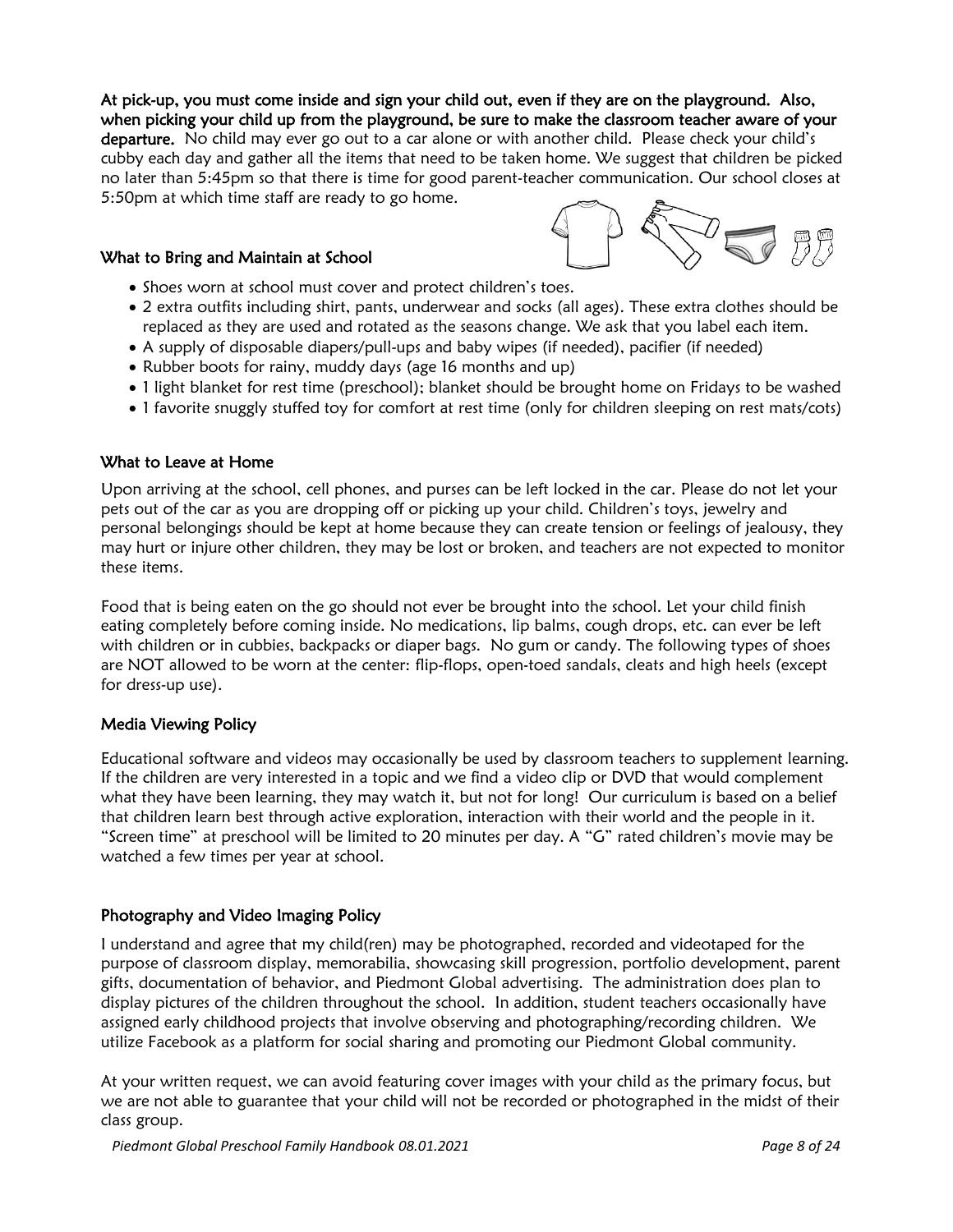#### *The time to be happy is now. The place to be happy is here. -Robert Ingersoll*

#### The Teaching Staff

Finding great teachers is one of the most important and challenging components of a great school. Piedmont Global embraces this challenge and when compared to other programs, the competence of our staff is what really makes our program shine. Each of our teachers is a passionate career-minded professional with unique individual talents. Together we aim to be your early education dream team!

Each classroom has a team of core teachers. The Lead Teacher leads the communication that keeps everyone on the team informed about plans and happenings in the classroom. The entire team of teachers share the tasks of gathering supplies, writing the lesson plan, implementing activities, and recording notes/images to document children's progress. All the teachers on the team support supervision, parent communication, house-keeping, discipline, and special events. We try to maintain regular floaters and substitute teachers to fill in as needed.

#### Structured Learning Through the Daily Routine



Each classroom has its own unique daily schedule and activities. Greetings and departures are important in every classroom. Making good connections at drop-off and pick-up time sets the stage for strong bonds between parents, children and teachers.

Circle Time, also known as Group Time or Morning Meeting is an important routine for beginning the school day together. Greetings, familiar songs, key concepts, the day's activities/events are shared during this group time. You can expect to see a posted classroom schedule that includes time in learning centers, teacher-directed

small group time(s), active/outdoor play, and meals. Preschoolers have age-appropriate rest time as well.

All the materials in each classroom have been especially selected and organized for their educational value. Children spend a large portion of the day making their own choices among a variety of learning centers. Infants explore grasping toys, sensory objects, music, and moving their bodies with increased coordination. Centers in the preschool rooms include art, math, music, dramatic play, sand/water, block building, library, fine motor, and structured games. Primary students engage in literacy rich project work, science experiments, and hand-on mathematics. After-schoolers enjoy hanging out after a busy day, a wholesome snack, outdoor play, games, and some quiet time for reading. Openended art activities and music are offered to all students.

Examples of how young children learn during center time: In the art center children experiment with color, line, cause and effect. They learn to make choices and corrections. Their fingers become stronger and more coordinated in preparation for writing. In addition, children gain practice in carrying out a creative mental plan and build on their ability to represent real objects with drawings of increasing detail. When teachers write down and read a child's description of their artwork,



the child conceptualizes how ideas are expressed in print and begins to learn phonics. Creative art can be powerfully educational!

In the block center, math is everywhere. As children manipulate real shapes, they learn geometric vocabulary and gain 3D perception. Fine motor and gross motor skills are strengthened while moving and positioning blocks. As they build, children learn concrete lessons about quantity, balance, and spatial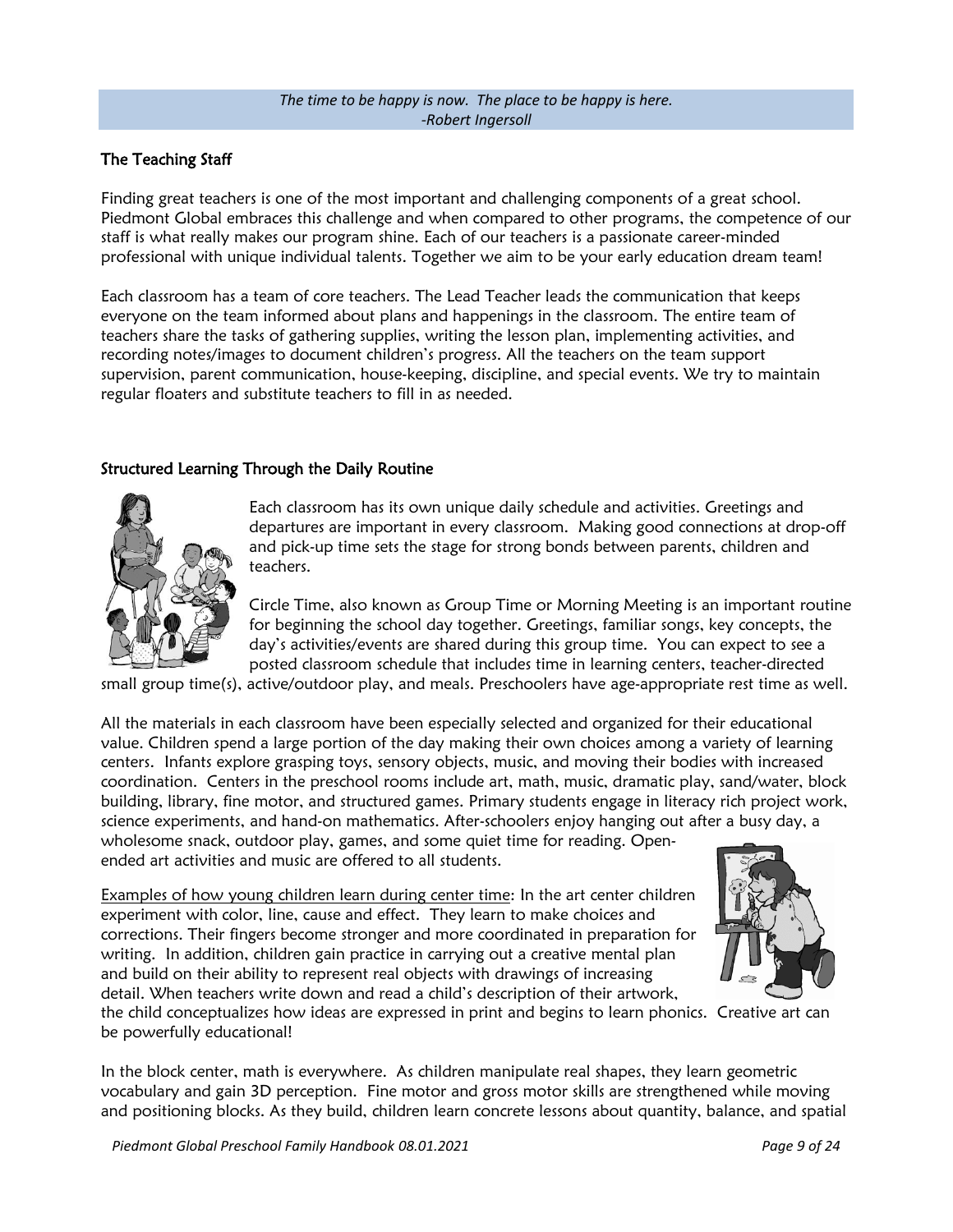awareness. Block play naturally leads to counting as well as quantity and weight comparisons. During clean up, children use visual discrimination to match each block to its outline on the shelf. Problem solving skills, cooperating with other children and imagination increase day by day!

Learning social-emotional skills are a fundamental: Our teachers help children learn to play safely, take turns, share, and show concern for the feelings of others. Gentle touch and kind acts are encouraged. In the older classes, children are responsible for meaningful classroom jobs. Personal and team accomplishments receive encouragement and praise.



Children learn through interactions with their teachers and their peers. During small group time teachers work closely with a few students at a time to teach and practice certain academic concepts. Challenging activities and rich conversations take place during teacher directed small group activities. Peer teaching is another valuable element because it enhances a child's sense of mastery and self-worth, as well as facilitating cooperation with others.

#### When a quarrel emerges among the children we often use the following procedure:

- 1). Staff will calmly approach the situation
- 2). Staff will encourage the children to discuss what happened
- 3). Staff will restate the problem
- 4). Staff will help students calm themselves, express their emotions, and respect one another
- 5). Staff will help the student(s) come up with a solution (their own solution if possible)

If staff see that a quarrel has resulted in an injury, the situation will be documented for parents and our files. An "Ouch Report" or "Incident Report" will explain the injury. A "Behavior Report" will document any concerning behavior or serious acts of aggression.

> *Tell me and I'll forget; Show me and I may remember; Involve me and I'll understand. - Chinese proverb*

#### Rest Time

Preschoolers are provided a place and time for quiet rest each day. Each toddler and preschool age child has a personal rest mat or cot with a fitted sheet that is washed weekly at school. Children should bring a light blanket to school for use at rest time. Children age one and up may also bring one snuggle toy for rest time. Blankets and snuggle toys from home should be taken home every Friday for laundering.

Sleeping is encouraged but not forced. During the first part of rest time, preschool children are taught to sit or lie down quietly on their cot. The lights are dimmed and quiet music and/or audio books are played while teachers help children relax



by rubbing backs and/or sitting close by. After the first hour or so of rest time, non-sleeping children are given quiet activities such as books, drawing, recorded stories or music with headphones, manipulative toys, clay, watercolor paint, and sticker activities.

Kindergarteners have quiet time for reading and other tranquil activities after lunch and laying down is optional.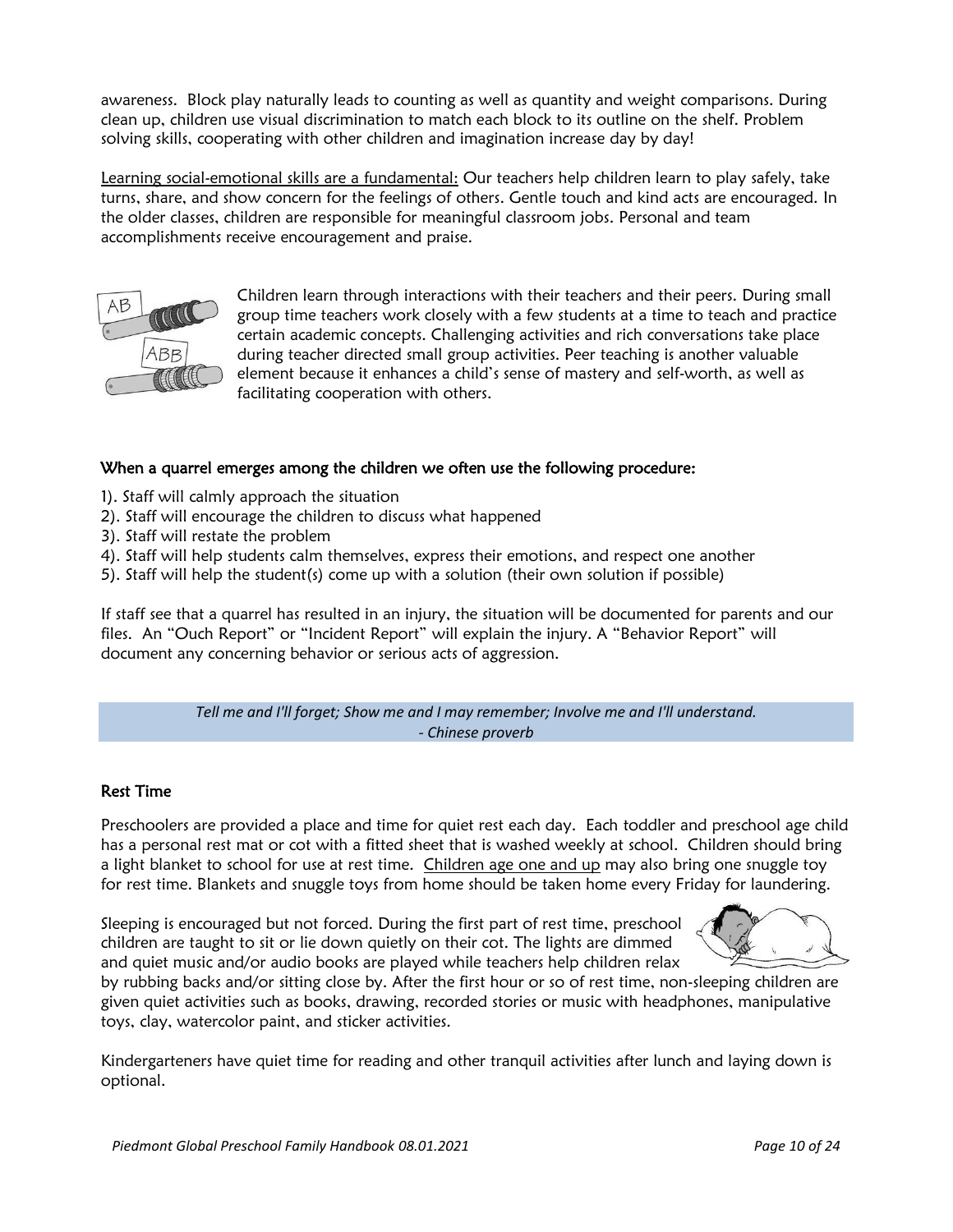#### Potty Training

After potty training has begun at home, Piedmont Global teachers will gladly collaborate with you to help your child gain this exciting new level of independence. Some children show signs of readiness for potty training between 2 and 3 years of age, while others are ready before or after this age range. Signs for readiness include staying dry for 2-3 hours at a time, having regular bowel movements, being able to pull pants up and down, asking to use the potty and wear regular underwear. You should also be able to tell when your child is about to urinate or have a bowel movement by their actions, facial expressions, posture or by what he/she says.

A long, uneventful weekend is a good time to start potty training. During potty training, parents should bring cloth underwear as well as disposable underpants (pull-ups) and 3 extra outfits to school every day. Children should wear simple clothes that are easy to pull up and down. Cloth underwear can be worn at school all day when accidents have become infrequent. Teachers will make every effort to take children who are potty training to the bathroom hourly. We do not scold, shame, or punish children for toileting accidents. We praise children's efforts and successes and let them take a safe active role in cleaning up after an accident.

#### *Education is not the filling of a bucket, but the lighting of a fire. Author unknown*

#### Curriculum

Piedmont Global uses the research based and state approved Creative Curriculum. The director and/or teachers will help you become familiar with the learning objectives which are displayed in the classrooms. Weekly lesson plans are posted in each classroom which detail the methods/activities that the teachers will use to give children practice with specific learning objectives from the curriculum. Your child's learning progress will be documented for periodic progress reports.

An integral part of the Creative Curriculum is that classes engage in study topics that emphasize new explorations and vocabulary through planned activities and explorative play. Key components of literacy learning, math, science, social studies and other content areas are explored through study topics. Study topics may be included in a class' lesson plan for one week or a few weeks, depending on the children's interests. Good study topics nurture curiosity and a genuine love for learning!

Some examples of early childhood study topics are: Apples, Ants, Balls, Birds, Boxes and containers, Butterflies, Bread, Buildings, Chairs, Classic storybooks, Clothes, Community Workers, Dental health, Exercise, Families near and far, Five Senses, Fruits and vegetables, Gardening, Hands and feet, Homes, Human body, Insects, Kites and wind, Light and shadows, Machines, Mail, Magnets, Maps, Mixtures, Pets, Pizza, Places we go, Pumpkins, Rocks, Seeds, Shoes, Sky, Sound and instruments, Transportation and signs, Tools, Trash, Trees, Water pipes, Weather, Wheels, Winter near and far, Worms… The possibilities are endless but our curriculum requires that studies provide children with opportunities to explore the topic first hand and manipulate real objects.

#### Transitioning to a New Classroom

Children are initially placed in a group according to their age and/or space availability. Many of our classrooms are multi-age and we strive to fortify each classroom with interesting and challenging opportunities for an array of abilities. While we roughly outline an age range for each of our classes, children may attend a classroom above or below the average chronological age for a given class for a variety of reasons. We aim to be responsive to each child's unique needs and respect children to move at their own pace.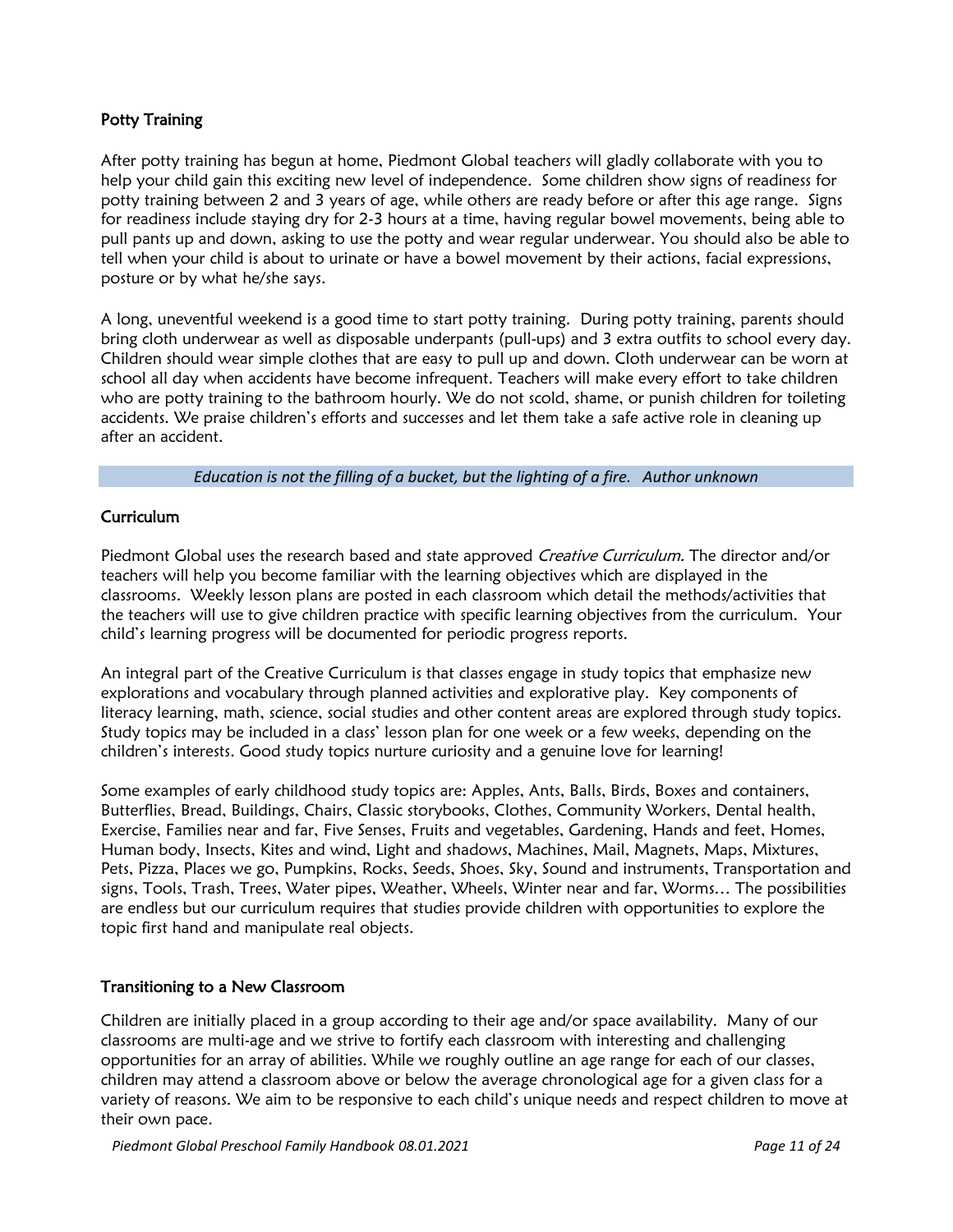Individual children change classrooms based on observation of their developmental need for mental peers and challenge, situational circumstances, and space vacancy. Please speak to the teacher and/or director if you have any concern about your child's classroom placement.

In accordance with North Carolina public school rules, children start kindergarten the year that they are 5 years old on or before August 31st. It's a good idea to keep kindergarten entry in mind as move-ups are planned. When parents and teachers agree that a child is ready, the child is then placed on the list of children waiting to move up into the next class. Some move-ups occur occasionally throughout the year when vacancies become available while most move-ups occur in the summer as our oldest students move on to kindergarten. Parents and teachers work together to prepare a child for transition from one class to the next.

#### *At the dawn of each morning anything is possible and everything is new again. Donna Durham Danzy*

#### Home Visits

Building trusting, meaningful relationships is a foundational principle at Piedmont Global. Interaction with your family in your home is an effective way to enhance the communication and connectedness between children, parents, and teachers. A home visit may be elected to support a child or classroom, review specific health care needs, conference about behavioral challenges, etc. Whenever a home visit is desired, you and your child's teacher(s) will set date and time that is convenient for your family.

#### Wellness Procedures

Hand washing, cleaning, fresh air ventilation, and Disease Control Methods of Diapering are used to reduce the spread of germs. It is required by state policy that your child's hands be washed with liquid soap according to the posted hand washing procedure upon arrival at school. Classroom surfaces are sanitized and/or disinfected with the bleach solution recommended by NC Environmental Health Child Care Rules. Classroom windows are often opened to allow fresh air to circulate.

In an effort to promote dental health, good vision, hearing acuity, pro-social behavior, etc. Piedmont Global may arrange and/or sponsor health screenings to take place at the center. Parents will be notified in advance.

NC State guidelines require that up-to-date immunization records or an immunization wavier be kept on file for each child. You will need to provide the Preschool with a new copy of your child's vaccines each time they are updated.

As a preventive measure, we use non-toxic pest control services to treat our playgrounds for mosquitos, fleas, and ticks in the spring, summer, and fall.

#### Illness Policy

Please call the school if your child is going to be absent all day or late due to an appointment. Please place an appointment note on the front desk if you arrive tardy.

Attending Piedmont Global with a very mild cold is fine. However, if a child is observed to have symptoms of significant illness, they cannot be accepted at drop off time. If such symptoms develop during the day, a parent will be called to come pick up the child immediately. If you cannot be reached, we will notify the people you have designated as emergency contacts. Sick children must be picked up within 45 minutes of notification. We will try to make the child comfortable until you arrive.



*Piedmont Global Preschool Family Handbook 08.01.2021 Page 12 of 24*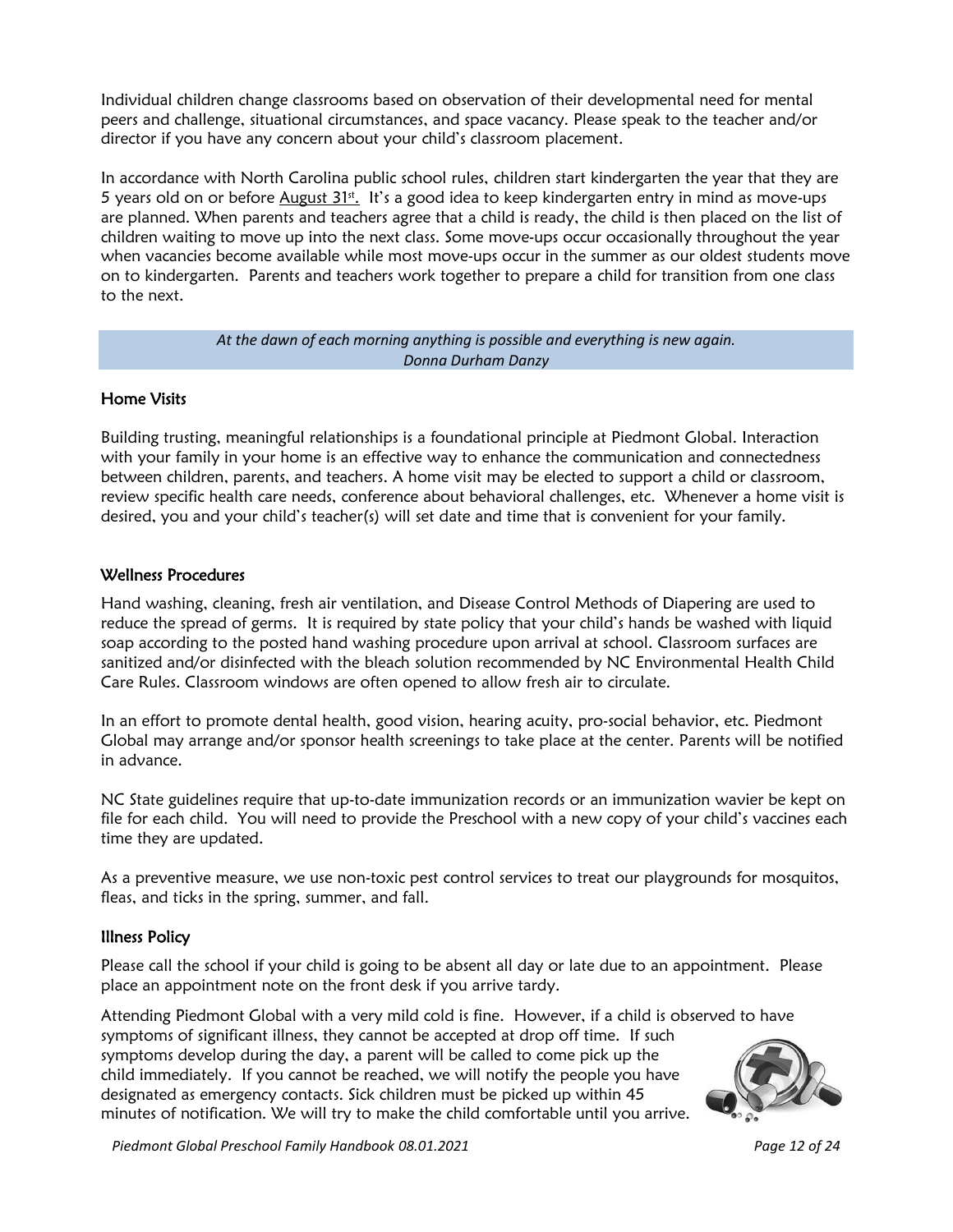#### If your child is diagnosed with a contagious illness you will need to inform us immediately so we can notify other families. We may require a doctor's note before a child may return to class.

Your child must be kept at home until he/she is well enough to participate in all parts of the class schedule including outdoor play and has been clear of the following symptoms for a full 24-hour period (without medication):

- Fever at or above 100.4 degrees Fahrenheit Inconsolable discomfort or lethargy
- 
- 
- 
- Heavy nasal discharge **but a control of the Contract of Contract** (2 episodes)
- 
- Pain  **Unusual rash, open blisters, or sores**
- Seizure **Eye Discharge**
- Persistent cough **Vomiting (1 episode)** 
	-

#### Medication Policy

As a group care setting for well children, we generally do not administer medication at school. Medicines such as antibiotics and cold remedies can usually be given at home. Parents will need to come to the preschool to administer any short-term medication that is directed to be given 3 or fewer times per day. Piedmont Global staff will only administer the following medications:

(a) Non-prescription diaper ointment, lip balm, lotion, and once-a-day sunscreen in the afternoon

(b) Prescription medication that is to be administered 4 or more times per day, or "as needed"

(c) Treatment for a chronic medical condition, such as asthma or diabetes, that must be administered on

a precise schedule, for which there is no alternative

(d) Emergency situational medicine such as an *EpiPen* injection

Medications and ointments that meet the above requirements must be given to a staff member in their original container along with a signed, dated permission slip. Medicines will be stored in a locked container. No medications, lip balms, cough drops, etc. can ever be left in a child's possession or in backpacks, diaper bags, or cubbies.

#### Confidentiality

Personal information that we gain and have access to as your child care provider will be kept confidential. We will respect all families' right to privacy and staff will not copy or distribute children's medical records or developmental information until family consent has been obtained. Representatives of regulatory agencies do have access to children's files and family accounts during inspections and audits.

The exception to this policy is if there is reason to believe that a child's welfare is at risk. The school is obligated to share confidential information with agencies that may be able to intervene on the child's behalf. If a staff member is concerned that a child's welfare is at risk, they will inform the Director who will help decide the appropriate action.

#### Financial Records and Correspondence with Other Schools

Piedmont Global will assist you with documentation for flexible spending accounts, verification of enrollment, annual child care expenses, and requested records of charges and payments.



At your request, our staff will refer and recommend enrolled students to other schools if they are located outside the Greensboro area. We will also collaborate with any student's parents, therapist or special education team to transfer the student according to his/her exceptional developmental needs. Records and forms will be released provided that there is no administrative hold due to an account problem.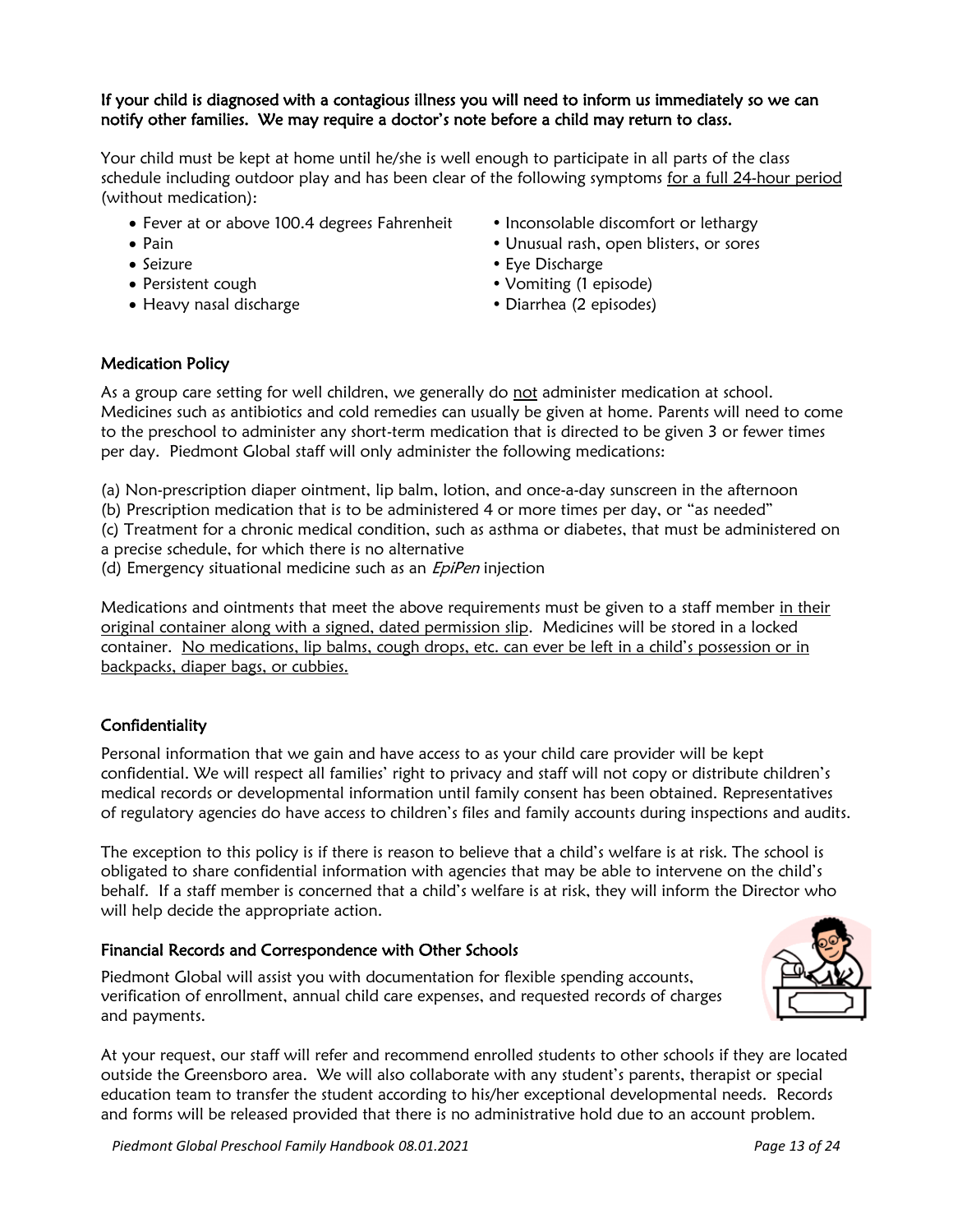Since Piedmont Global is a private school, it is a conflict of interest for our staff to complete forms, provide assessment data or host observations for other local education programs during the workday or on their own time while being employed by Piedmont Global.

#### Conduct Policy for Children and Parents

At Piedmont Global, we expect our students to generally behave well and use manners. We expect that children will occasionally need coaching and extra attention from their teachers. As young children are learning how to express their feelings and share, we expect that sometimes there will be strong emotions and disagreements between children. We believe children's conduct should be guided so as not to cause harm to themselves or others. Children's conduct should not markedly disrupt classroom activities.

To protect and value the children, we do not spank, "pop," shake, bite, push, pull, slap, jerk, squeeze or otherwise physically punish the children. We do not make fun of, yell at, threaten, make sarcastic remarks about, use profanity, or otherwise verbally abuse the children. We do not shame or punish the children when bathroom accidents occur. We do not deny food or rest as punishment, we do not relate discipline to eating, resting or sleeping. We do not leave children alone or without supervision, nor do we place children in locked rooms, boxes, or closets as punishment. We do not criticize, make fun of, or otherwise belittle children's parents, families or ethnic groups.

Piedmont Global believes it is the responsibility of parents/guardians to set expectations for appropriate behavior in a school environment and exercise family-based discipline at home. Parents will need to leave work/class and promptly make themselves personally available to support their child as needed at the school to address any serious behavioral situations. It is our goal to help children and families work through social-emotional challenges displayed at school.

Here are some of the strategies we use to prevent and minimize behavior problems:

- Build trusting and meaningful relationships with children and parents
- Teachers participate in social-emotional training including Dr. Becky Bailey's Conscious Discipline model. For more information, please visit<http://consciousdiscipline.com/>
- Set rules and limits, emphasize safety, and offer choices when conflicts occur
- Provide children time to cool down before discussing a conflict
- Speak to children calmly, model composure, self-regulation and kindness
- Listen to children and respect their perspectives, validate children's desires and feelings
- Overlook minor misbehaviors such as stamping feet or needing a reminder to follow instructions
- Provide the children with natural and logical consequences to their behavior
- Follow a predictable daily routine with well-organized transitions
- Offer songs, activities, books, conversations and breathing exercises that teach self-regulation
- Arrange smaller groupings for some routines
- Present challenging activities
- Remind children of rules, explain rules to children on their developmental level
- Give positive encouragement, attention and praise for good behavior

If problems arise, we recognize that it is the teachers' role to communicate what we are seeing to a parent and try different strategies to support the child to act safely and appropriately at the center. We will always take the child's age and developmental stage into account. As needed, we will coordinate behavioral meetings/conferences to discuss challenges and plan strategies collaboratively. We will also propose additional outside resources for help. It is the director's role to assist the teachers with parent communication, developing strategies, and accessing outside resources. It is also the director's role to limit the disorder caused by behaviors that continually disrupt or strain the classroom.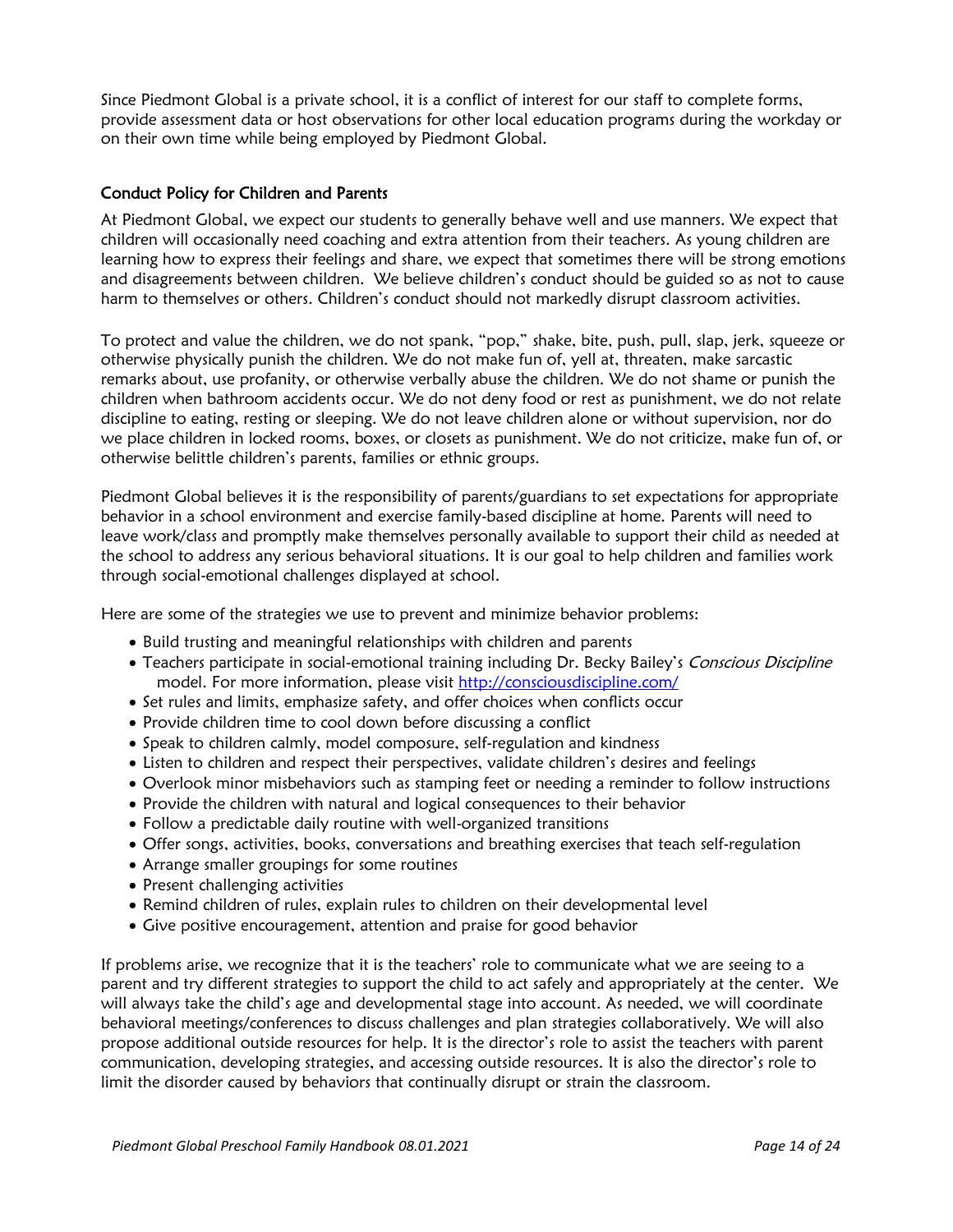#### In the event that serious child behaviors become recurrent or improper parent conduct should occur, the following procedures will be used as a guide:

- 1. In acute situations where child safety, extreme classroom disruptions, or Family Handbook policy violations are an issue, the director reserves the right to modify a child's schedule or stop enrollment of any student/family at any time, in order to protect the safety and/or peaceful operation of the classroom or center.
- 2. The first three months (90 days) of enrollment are a probationary period to assess the goodnessof-fit between the child, family and your new center. During this time participation may be discontinued without documentation. A two-week notice will usually be given.
- 3. In the event that a child is unable to regain control of their behavior after 20 continuous minutes of one-on-one behavioral support from a staff member, a parent may be contacted. When contacted, the parent is required to come to the center within 45 minutes of receiving the call and provide the child with one-on-one support to finish the day or take the child home.
- 4. In the event that a child repeatedly acts out with periods of aggressive or oppositional behavior in a single school day, a parent may be contacted. When contacted, the parent is required to come to the center within 45 minutes of receiving the call and provide the child with one-on-one support to finish the day or take the child home.
- 5. When a serious or concerning behavior occurs, a staff member will complete a "Behavior Report". A copy will be given to the parent the same day or the next school day and a copy will be kept on file. The report will be classified as a either: (A) Guidance Note or (B) Behavior Log. The most concerning type of report is the Behavior Log. The accumulation of Behavior Logs, as explained below, may lead to discontinuation of enrollment. Examples of serious behaviors include, but are not limited to the following list:

#### At Piedmont Global there can be NO…

- Hitting, kicking, biting or other aggressive act toward a person, or causing injury to person ➢ NOTE: Infants and toddlers will not typically receive Behavior Logs due to their young age
- Throwing or kicking objects in a destructive or dangerous manner
- Spitting on a person
- Using profanity after being warned
- Verbal insults or shunning targeted at another person
- Inappropriate behavior involving nudity or touching private parts
- Damaging, marring or stealing school property or a person's property
- Refusal to accept redirection/inability to regain self-control, for more than 20 continuous minutes
- Violent temper tantrum(s) lasting 20 minutes or more
- Dangerous or risk-taking acts/behaviors which present a safety hazard
- 6. The first time that any one of the previously listed behaviors occurs, a warning will be documented as a Guidance Note. Future occurrences of breaking any rule will result in a written Behavior Log.
- 7. If multiple Behavior Logs are accumulated and the child's behavior is markedly disrupting or straining the classroom, meetings will be arranged for parents, teachers and an administrator to discuss the child's strengths and develop strategies to help improve the child's behavior.

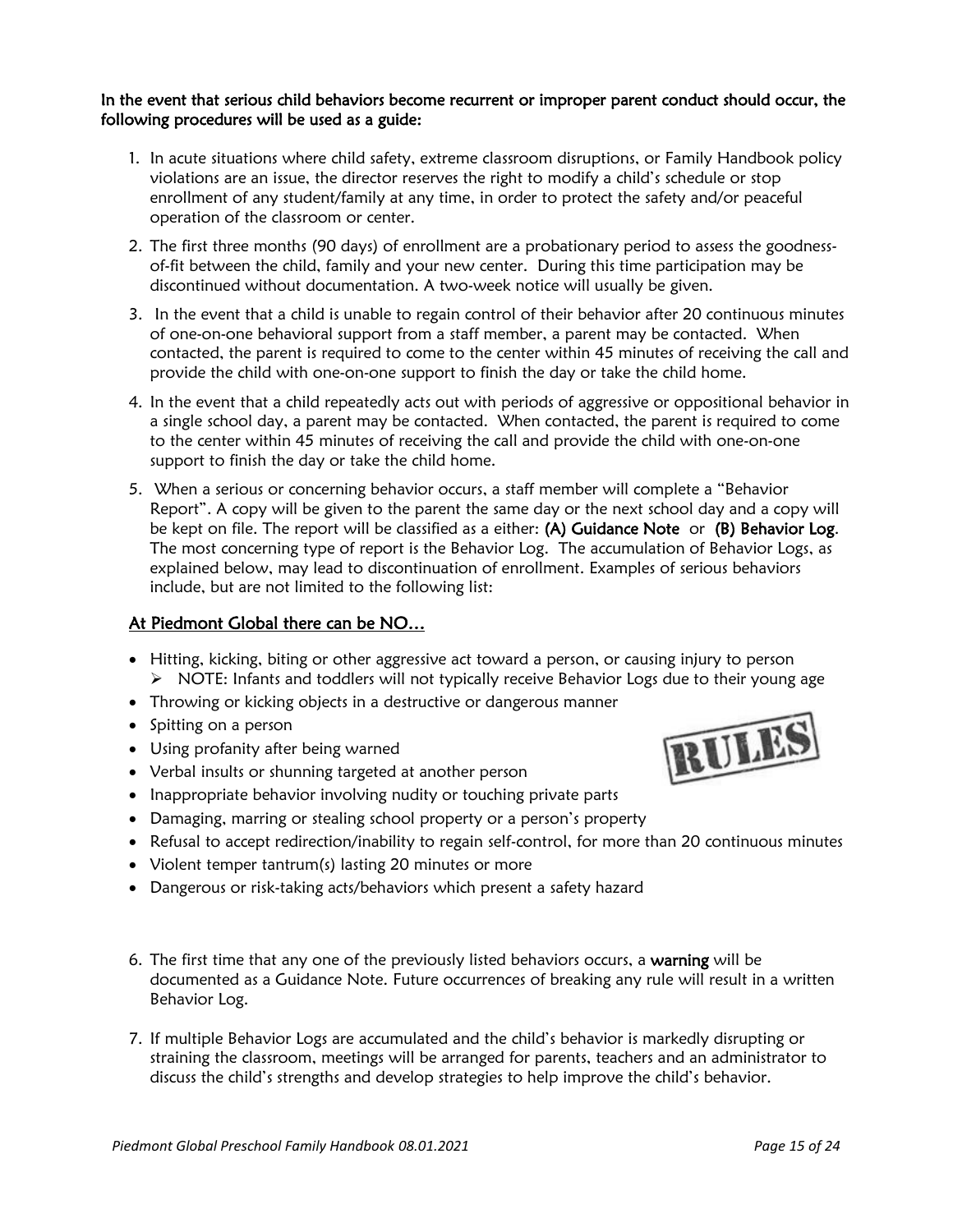- 8. If the initial classroom-based strategies are not successful in improving the child's behavior, an additional meeting may be held to identify and engage outside resources to support the child and teachers. Special services/equipment/supervision may be required by our school administration in order for the child's enrollment to continue.
- 9. If the classroom-based strategies and/or the outside resources are not effective, and the child accumulates 16 or more behavior logs, the child's enrollment may be discontinued or their attendance schedule may be adjusted by the director without any further warning. While it is not our desire to ever dismiss a child, it is not in the student's best interest to stay in an environment that is not meeting his/her needs, nor is it in the center's best interest to deny a class of children the best learning environment we can provide. In such as case, the director will offer resources to help the family find a new setting.

#### Additional Resources and Support Services for Children

If teachers are concerned about an aspect of a child's development, we may refer the child to be evaluated for early intervention by an outside professional or specialist. Parents will be notified before their child is evaluated or special support services begin.

After a screening or evaluation, parents will have the opportunity to consider any proposed services, resource agencies, and/or support staff. Publicly funded agencies such as the NC Infant-Toddler Program and Guilford County Schools may be able to cover the cost of evaluation, therapists, support staff, and/or special equipment. If private providers are used, health insurance sometimes covers all or part of such expenses as well.

Generally speaking, additional resources can be vital tools for parents and our staff will encourage you to try services and/or equipment intended to provide additional support toward meeting your child's needs.

If special services/equipment/supervision are necessary for basic safety or care, or a child has accumulated 8 or more Behavior Logs, then special services/equipment/supervision may be required in order for the child's enrollment to continue.

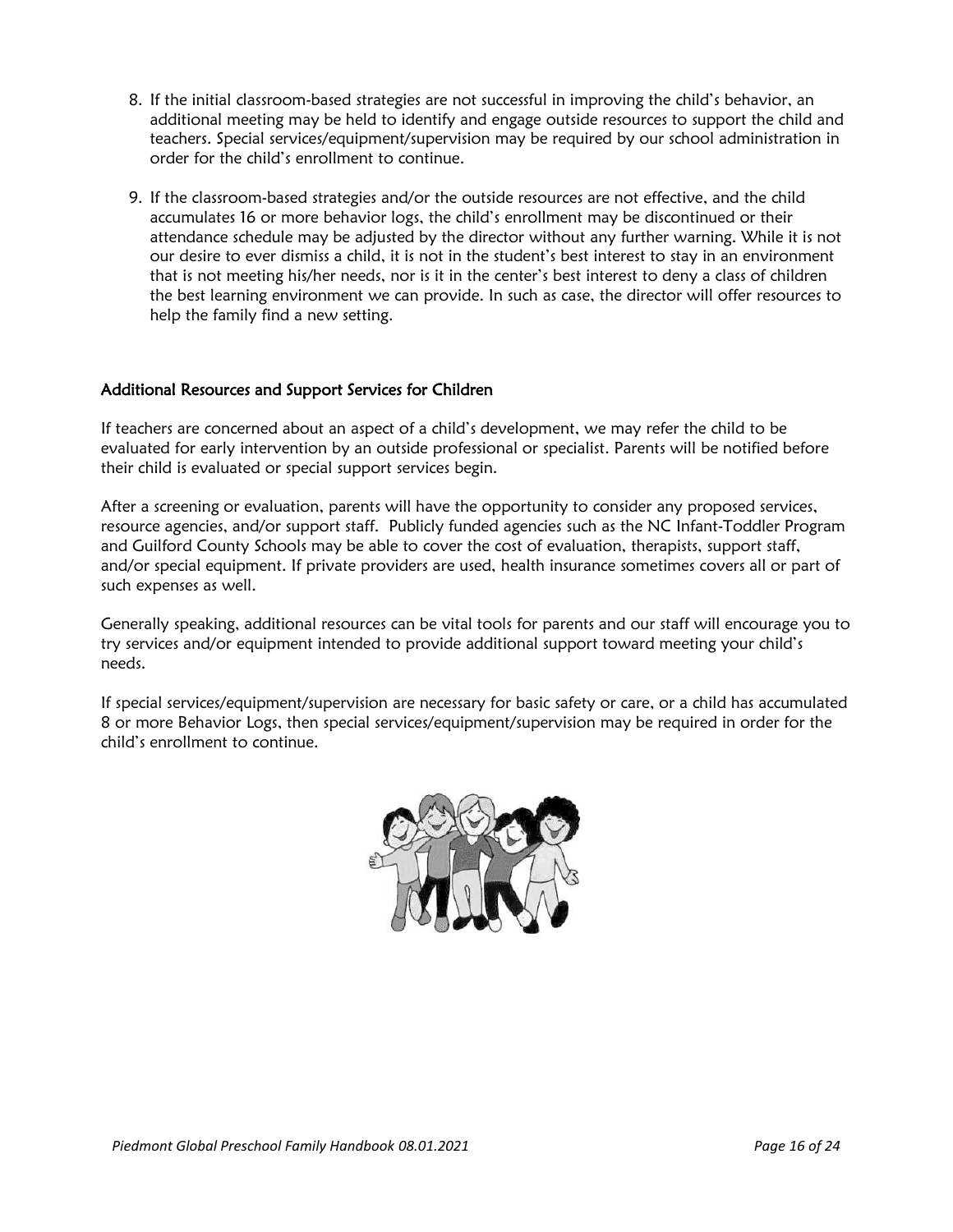# **Behavior Report**

*(Instructions for teachers: Complete fully, obtain director signature, make copy for parent, put original in file.)*

#### A. **GUIDANCE NOTE**

❑ Noteworthy occurrence, concern or behavior

❑ Behavioral Warning

#### B. **BEHAVIOR LOG** # ❑1 ❑2 ❑3 ❑4 ❑5 ❑6 ❑7 ❑8 ❑9 ❑10 ❑11 ❑12 ❑13 ❑14 ❑15 ❑**16**

❑ Hitting, kicking, biting or other aggressive act toward a person, or causing injury to person

- $\triangleright$  NOTE: Infants and toddlers will not typically receive Behavior Logs due to their young age
- ❑ Throwing or kicking objects in a destructive or dangerous manner
- ❑ Spitting on a person
- ❑ Using profanity after being warned
- ❑ Verbal insults or shunning targeted at another person
- ❑ Inappropriate behavior involving nudity or touching private parts
- ❑ Damaging, marring or stealing school property or a person's property
- ❑ Refusal to accept redirection/inability to regain self-control, for more than 20 continuous minutes
- ❑ Violent temper tantrum(s) lasting 20 minutes or more
- ❑ Dangerous or risk-taking acts/behaviors which present a safety hazard

|  | ,我们也不能在这里的时候,我们也不能在这里的时候,我们也不能在这里的时候,我们也不能会不能会不能会不能会不能会不能会不能会。""我们的人,我们也不能会不能会不能 |                |
|--|----------------------------------------------------------------------------------|----------------|
|  |                                                                                  |                |
|  |                                                                                  |                |
|  |                                                                                  |                |
|  |                                                                                  |                |
|  |                                                                                  |                |
|  | $D_{1}^{t}$ due out Claim December of Equal United to all 00.04.2024             | $P = 47 - 474$ |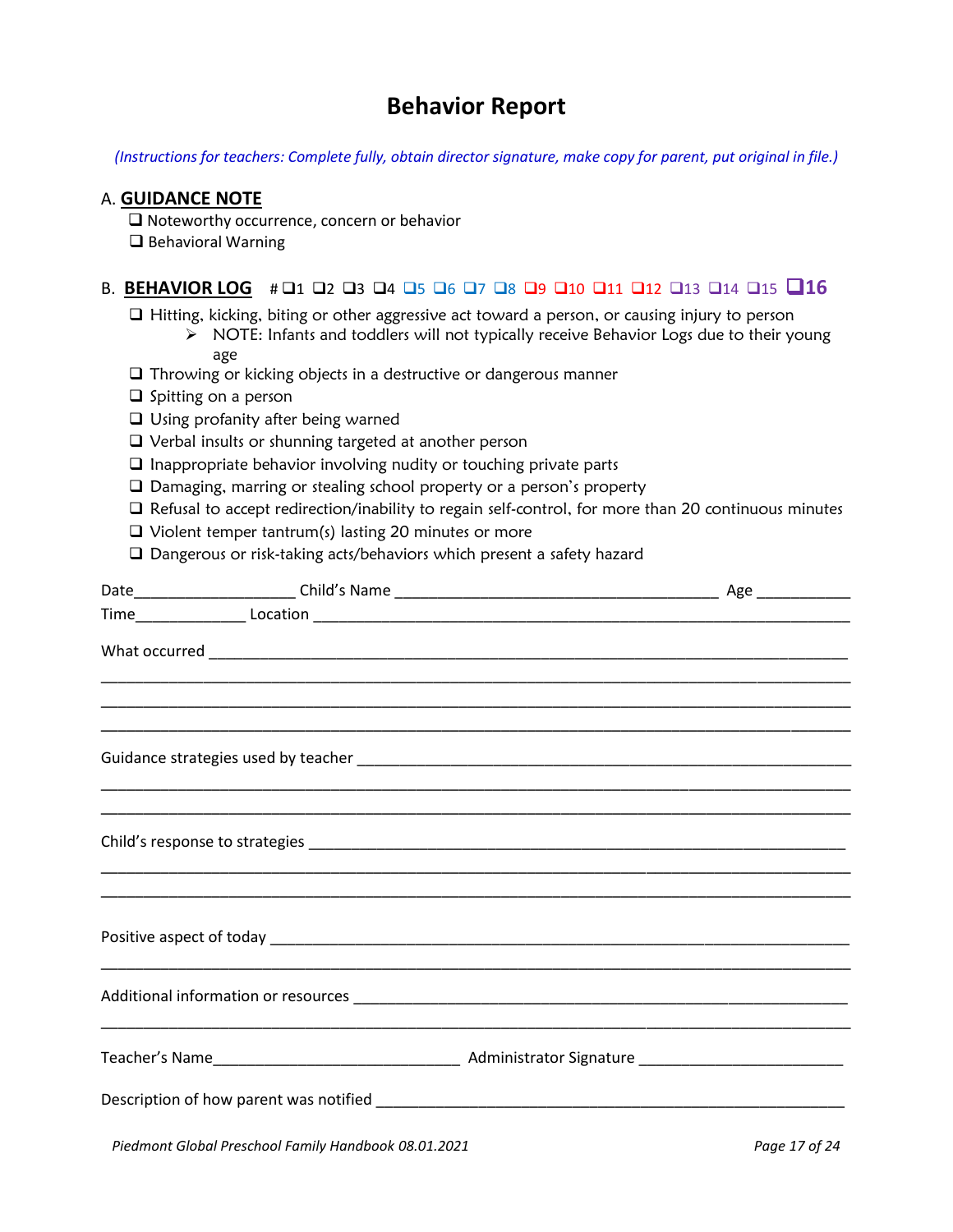#### Communication and Resolving Concerns

Please keep your child's teacher(s) up-to-date and informed about how things are going for your child and family. Communication is the key to our successful home-school partnership and your concerns and suggestions are welcomed.

Compliments, concerns, and complaints should first be brought to the attention of the teacher if it relates to a classroom matter. A persistent classroom issue or any item that relates to a staff member or the school in general should be brought to the director. If possible, the concern should be stated in writing.



After the administration learns about a concern, we will discuss the matter with the parent(s) at a mutually convenient time in an effort to develop strategies/solutions. Concerns are discussed in a calm, thoughtful manner with open and direct communication. Discussion of emotionally charged situations will be postponed to allow everyone involved the ability to communicate calmly.

> *Peace is its own reward. by Mahatma Gandhi*

#### Weather and Emergency Procedures

In case of acts of nature or an unexpected emergency, you will want to have a back-up child care plan in place. While we do not anticipate difficulties, it is best to be prepared.

Inclement Weather: When bad weather is forecasted parents should access the local news station WFMY News 2 to get updates on Piedmont Global's operating status. (You may wish to utilize their website or text alert feature.) In the event of snowy or icy weather, the decision to open late will usually be made before 6:30am. If snow begins falling during the school day with accumulation on the roadways, we may decide to close early so that families and staff can travel home before driving conditions become hazardous. If severe weather makes it unsafe to travel, access adequate staff coverage, food, or supplies, the program may be closed for a full day or more. If a state of emergency is declared the period of school closure may be prolonged.

Fire: In the event of a fire we will evacuate the building immediately. Fire drills are practiced monthly.

Tornado/Severe Storm: When a local warning is issued, we will "shelter in place". Children will be helped to crouch down along the walls away from windows and cover their heads.



Power Failure: Depending on the temperature, natural light, and time of day, Piedmont Global may need to close due to a power outage. If this occurs, parents will be called to pick up their children.

Water Loss: Due to Environmental Health rules, if running water is not available for drinking and bathroom facilities for more than 30 minutes, parents will be called to pick up their children.

Evacuation: In the event that we need to evacuate the building for any reason, staff will escort the children to our designated safe gathering site.

> *To the world you may be one person, but to one person you may be the world. Author unknown*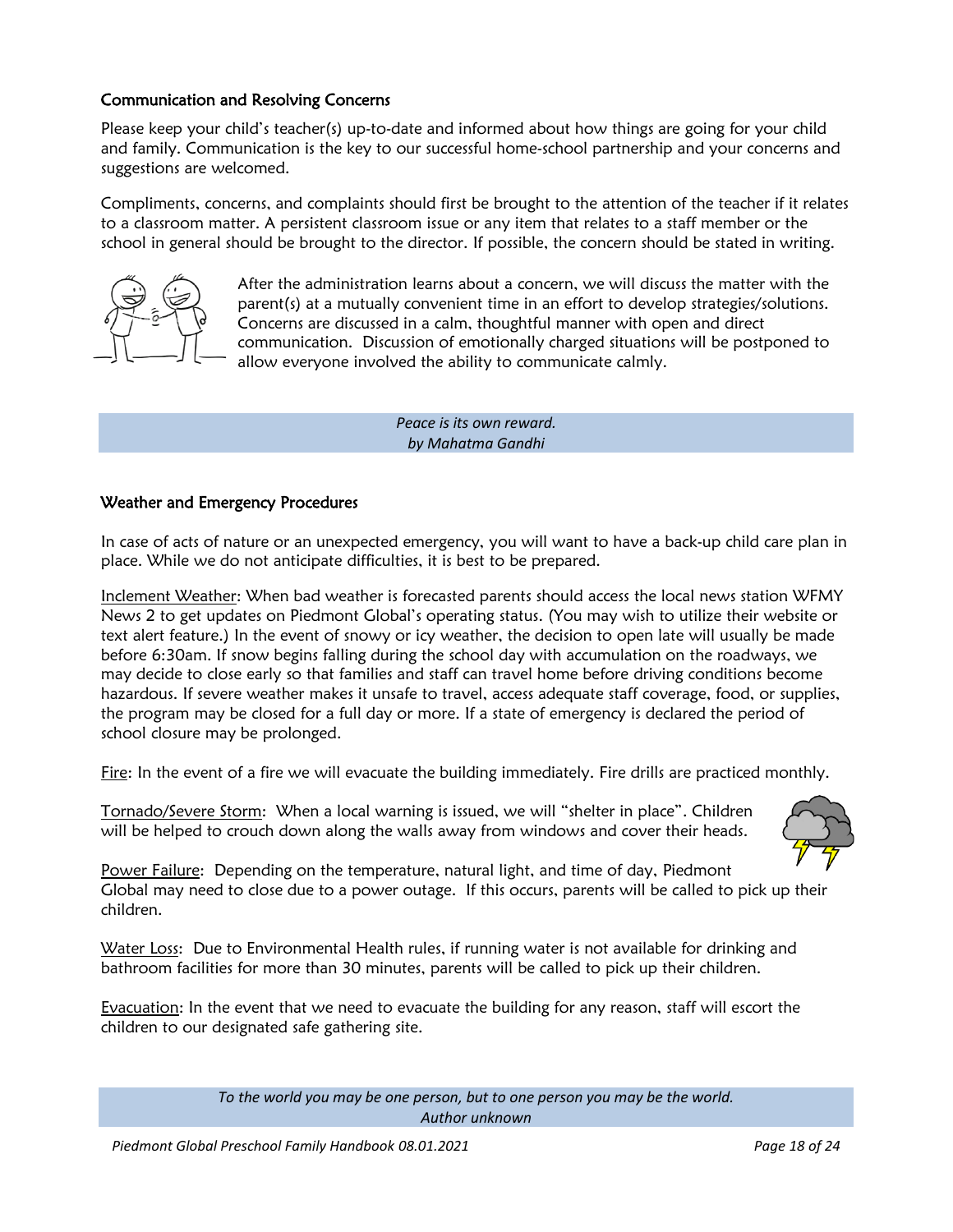#### Outdoor Play

In compliance with NC child care regulation, children are taken outdoors every day that weather permits. We encourage playing outdoors in snow, mud, and light rain. In mild temperatures, preschool and school-age children may spend 2-3 hours outdoors daily. Even our youngest babies spend time outside daily. When there is a current weather advisory due to very hot or very cold weather, we take a more brief outdoor play period. On the very rare days that air quality or temperatures are declared dangerous we will stay indoors. It is important that you dress your child appropriately for the weather. Please send coats, hats, and gloves in the winter. During warm months dress your child in light clothing and apply sunscreen before drop-off. With a signed permission form on file, staff will reapply the sunscreen that each parent has provided before going outdoors in the afternoon.

#### Clothing

As children will be taken outdoors daily, they should wear shoes that strap/tie securely, cover and protect their toes year-round. Your child should enter the center wearing sneakers, closed–toed "explorer" sandals, or other rubber-soled shoes to stay safe.



Please remove all strings on coats and hoods which can easily get caught on trees or play equipment.

Children should wear washable play clothes to school and everything should be labeled with the child's name. Active learning can get wet and messy. We encourage creativity and exploration and do not scold children for being messy or rough on their clothing. Piedmont Global is not responsible for clothing or any other items that are lost, torn or stained at preschool.

We support children's self-help skills by taking them to the sink so they can wash their hands and face. Yet be prepared, -they probably will not look as sparkling clean as they did when you left them in the morning! Being messy usually means that your child has been fully engaged with all of their senses, worked with friends, created a work of art, or just had a great time! If you will be taking your child to an appointment for which you would like your child to be "dirt/sand/paint" free, we suggest that you bring a clean set of clothing with you so you can change your child before departure. As always, if you have a question, suggestion or concern please feel free to discuss it with your child's teachers.

We request that each child and staff member wear their Piedmont Global school shirt regularly to show our school pride. In the winter the t-shirt can be layered over a long-sleeved top. Wearing a school shirt is required for all field trips.

#### Accidents and Injuries

Young children are naturally prone to injuries and accidents, and none will escape childhood without getting hurt. It is the school's responsibility to provide supervision and a structurally safe environment. Piedmont GLOBAL is not responsible for medical expenses resulting from normal childhood incidents such as falls, bites, contagious illness, peer quarrels, temper tantrums, etc. First-aid supplies are kept in each classroom for staff to administer non-emergency first-aid. Parents are provided an "Ouch Report or Incident Report" to explain injuries we observe during the day.

In an emergency, 911 will be called. There is staff on duty at all times that hold current CPR and First Aid certification. In case of accident, injury, or sudden illness, appropriate first aid will be administered as needed and then the parent will be notified right away. In some situations, an administrator may provide transportation to a medical resource. An administrator will prepare a written Incident Report for any injuries that require professional medical attention and parents will be asked to sign this form.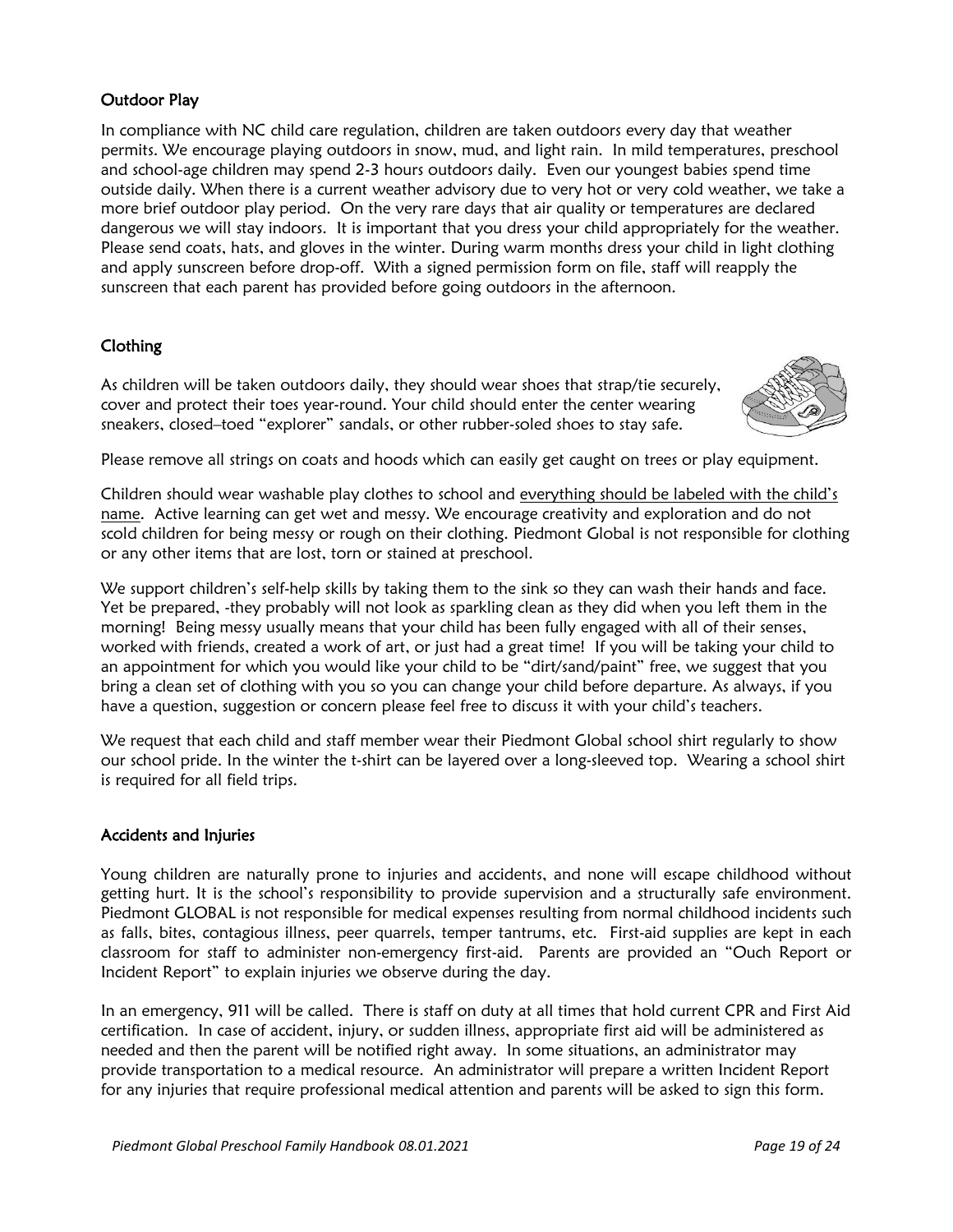#### Child Abuse Reporting

Piedmont Global maintains compliance with the state and local requirements for reporting suspicions of child abuse. It is actually everyone's legal responsibility to protect children by reporting suspicions of child abuse, maltreatment or neglect. To learn more about child abuse visit [www.childwelfare.gov.](http://www.childwelfare.gov/)

#### Meal Services

Piedmont Global Day School: Students bring lunch from home which follows the My Plate® meal pattern. Morning snack, afternoon snack, and milk at lunchtime are provided.

Piedmont Global Preschool: Breakfast, lunch, and afternoon snack are provided. Lunch follows the My Plate® meal pattern. We ask that parents be mindful of meal times to help our daily routine flow smoothly.



If you will not arrive at the center in time for the start of a class meal, you must feed your child before bringing them in to school. Once meal distribution has ended, additional new-comers may not be served so that the daily schedule can progress. In consideration of the class, children should always completely finish eating foods on the go in the car. Partially eaten food should not be brought inside the school.

Piedmont Global Preschool participates in the Child Care Food Program (CCFP) and our menus follow certain state guidelines. There are annual forms that every family must fully complete so that our school can maintain participation with the Food Program. The aims of the school are to serve appealing food, promote healthy eating habits, and have some of the cost referred to the CCFP instead of increasing tuition. The Food Program has developed specific meal patterns and serving sizes for breakfast, lunch, and snack. PGP serves the recommended amount of food and second helpings are usually available at the child's request. We develop our own school menus and post them weekly.

Self-help skills are encouraged. Each classroom has a water cooler and paper cups. Children may have water as they wish throughout the day. During meal time children are encouraged to feed themselves and help clean-up.

Infant Feeding: Infants are fed according to their own personal schedule and needs. All infants under 15 months of age must have an updated Infant Feeding Schedule posted in the classroom. Each bottle and baby food item sent in must be labeled with the baby's name, date, and approximate time to serve. Sample labels applied using tape are shown below: Teddy 2/11/15 AM #1 Teddy 2/11/15 AM #2 Teddy 2/11/15 PM #1 Teddy 2/11/15 PM #2

#### Dietary Needs

Please note that we are not a gluten-free or nut-free school. In cases of severe or multiple allergies we will need documentation from a medical professional as to what foods your child cannot have and allergic reaction protocols. If your child has food allergies or if you simply prefer they eat something specific, you are responsible for providing approved substitutions to the planned menu. Food substitutions must be sent in on a routine schedule (not here and there). The food items you send in must meet the requirements of the meal pattern or a physician's written instructions. Except for during parties, the following foods are not allowed to be included in meals or snacks: fried potato chips, fast food, hot dogs, Lunchables, punch, soda, PopTarts, cakes and candy. All cups and food/drink brought to school must be clearly labeled with 3 pieces of information: (1) child's name, (2) date, (3) which meal it is for.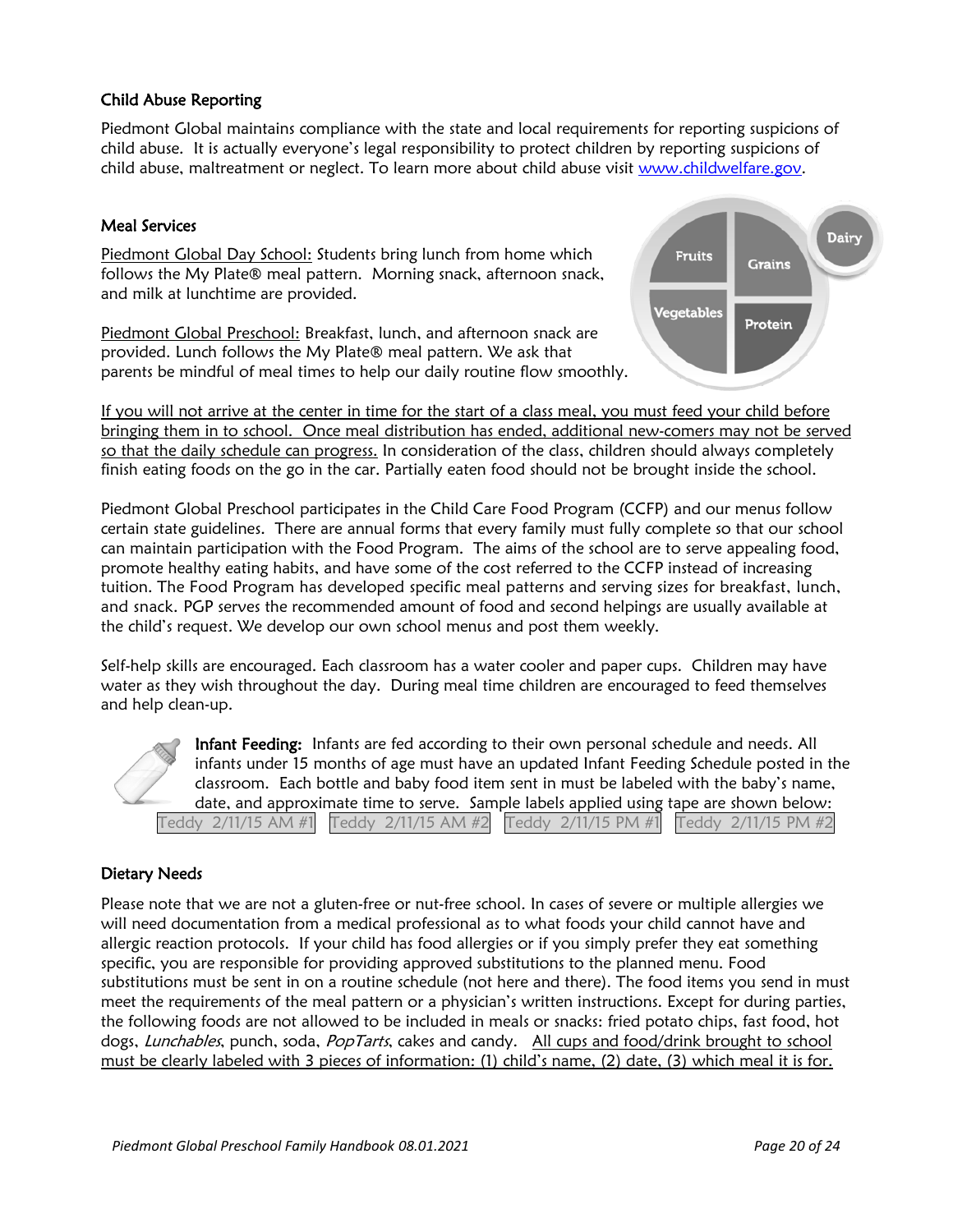If your child has special dietary needs, we will accommodate them by establishing DAILY ROUTINE of:

- Serving vitamin fortified soy milk at our expense
- Serving lactose-free milk or organic milk which you provide
- Serving another type of fluid milk which you provide (a doctor's note is required)
- Serving a complete meal/snack from home every day (must follow the meal pattern on page 20)
- Substituting 1 approved item from home in place of 1 school-prepared item on a child's plate

#### Approved Meal Patterns

|                                                                                                                                                                                                                                                                                                                                | Children 1-2 yrs.                                                                                                                                                             | Children 3-6 yrs.                                                                                                                                                                        | Children 6 & up                                                                                                                             |
|--------------------------------------------------------------------------------------------------------------------------------------------------------------------------------------------------------------------------------------------------------------------------------------------------------------------------------|-------------------------------------------------------------------------------------------------------------------------------------------------------------------------------|------------------------------------------------------------------------------------------------------------------------------------------------------------------------------------------|---------------------------------------------------------------------------------------------------------------------------------------------|
| <b>BREAKFAST</b> (3 Items)                                                                                                                                                                                                                                                                                                     |                                                                                                                                                                               |                                                                                                                                                                                          |                                                                                                                                             |
| 1) Milk, fluid (dairy, soy, almond)<br>2) 100% Juice/fruit/vegetable<br>3) Grain or bread                                                                                                                                                                                                                                      | $\frac{1}{2}$ cup<br>1/4 cup                                                                                                                                                  | 3/4 cup<br>$\frac{1}{2}$ cup                                                                                                                                                             | 1 cup<br>$\frac{1}{2}$ cup                                                                                                                  |
| Bread, enriched or whole grain<br>Cornbread, biscuit, roll, muffin<br>Cold dry cereal<br>Hot, cooked cereal<br>Pasta, noodles, rice or grains                                                                                                                                                                                  | $1/2$ slice<br>$\frac{1}{2}$ serving<br>$\frac{1}{4}$ cup<br>1/4 cup<br>$\frac{1}{4}$ cup                                                                                     | $1/2$ slice<br>$\frac{1}{2}$ serving<br>$\frac{1}{3}$ cup<br>1/4 cup<br>$\frac{1}{4}$ cup                                                                                                | 1 slice<br>1 serving<br>$\frac{3}{4}$ cup<br>$\frac{1}{2}$ cup<br>$\frac{1}{2}$ cup                                                         |
| LUNCH (4 Items)                                                                                                                                                                                                                                                                                                                |                                                                                                                                                                               |                                                                                                                                                                                          |                                                                                                                                             |
| 1) Milk, fluid (dairy, soy, almond)<br>2) Meat or meat alternate<br>Lean meat, poultry, or fish, cooked<br>Meat alternates                                                                                                                                                                                                     | $\frac{1}{2}$ cup<br>1 ounce                                                                                                                                                  | 3/4 cup<br>$1\frac{1}{2}$ ounce                                                                                                                                                          | $1 \text{ cup}$<br>2 ounces                                                                                                                 |
| Cheese<br>Egg<br>Cooked dry beans or peas<br>Peanut butter, seed/nut butter<br>Yogurt<br>3) Vegetable<br>4) Fruit<br>4) Grain or bread<br>Bread, enriched or whole grain<br>Cornbread, biscuit, roll, muffin<br>Pasta, noodles, rice or grains<br>SNACK (2 Items) Serve two of these components from two different food groups | 1 ounce<br>$\frac{1}{2}$<br>$\frac{1}{4}$ cup<br>2 Tbsp.<br>4 ounces<br>$\frac{1}{4}$ cup<br>$\frac{1}{4}$ cup<br>$1/2$ slice<br>1/ <sub>2</sub> serving<br>$\frac{1}{4}$ cup | $1\frac{1}{2}$ ounce<br>$\frac{3}{4}$<br>$3/8$ cup<br>3 Tbsp.<br>6 ounces<br>$\frac{1}{2}$ cup<br>$\frac{1}{2}$ cup<br>$\frac{1}{2}$ slice<br>$\frac{1}{2}$ serving<br>$\frac{1}{4}$ cup | 2 ounces<br>$\frac{1}{2}$ cup<br>4 Tbsp.<br>8 ounces<br>$\frac{3}{4}$ cup<br>$\frac{3}{4}$ cup<br>1 slice<br>1 serving<br>$\frac{1}{2}$ cup |

| <b>Printed to the training</b> before two of these components from two directed flood groups |                       |                       |                   |
|----------------------------------------------------------------------------------------------|-----------------------|-----------------------|-------------------|
| Milk, fluid (dairy, soy, almond)                                                             | $\frac{1}{2}$ cup     | $\frac{1}{2}$ cup     | 1 cup             |
| 100% Juice/fruit/vegetable                                                                   | $\frac{1}{2}$ cup     | $\frac{1}{2}$ cup     | 3⁄4 cup           |
| Peanut butter, seed/nut butter                                                               | 2 Tbsp.               | 3 Tbsp.               | 4 Tbsp.           |
| Yogurt                                                                                       | 2 ounces              | 2 ounces              | 4 ounces          |
| Cheese, lean meat, poultry, or fish                                                          | $\frac{1}{2}$ ounce   | $\frac{1}{2}$ ounce   | 1 ounce           |
| Bread, enriched or whole grain                                                               | $\frac{1}{2}$ slice   | $\frac{1}{2}$ slice   | 1 slice           |
| Cornbread, biscuit, roll, muffin, crackers                                                   | $\frac{1}{2}$ serving | $\frac{1}{2}$ serving | 1 serving         |
| Hot, cooked cereal                                                                           | 1⁄4 cup               | 1⁄4 cup               | $\frac{1}{2}$ cup |
| Cold dry cereal                                                                              | 1⁄4 cup               | $\frac{1}{3}$ cup     | $\frac{3}{4}$ cup |
| Pasta, noodles, rice or grains                                                               | $\frac{1}{4}$ cup     | $\frac{1}{4}$ cup     | $\frac{1}{2}$ cup |
| Cooked dry beans or peas                                                                     | $\frac{1}{8}$ cup     | $\frac{1}{8}$ cup     | $\frac{1}{4}$ cup |
| Nuts or seeds                                                                                | $\frac{1}{2}$ ounce   | $\frac{1}{2}$ ounce   | 1 ounce           |
|                                                                                              |                       |                       |                   |

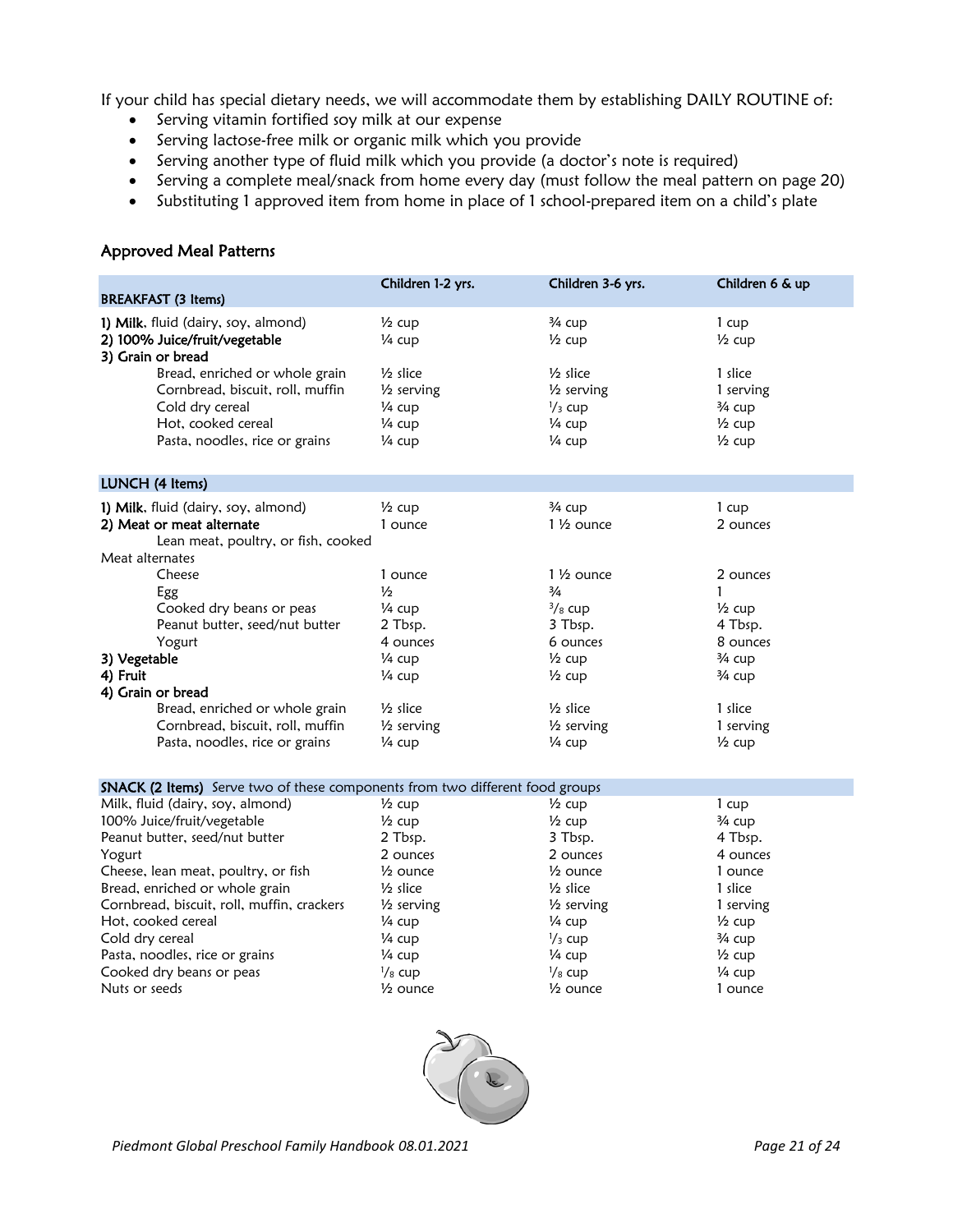*Strong women and strong men protect the children, tend the ailing, care for the aged, and in fact reassure the entire world. By Maya Angelou*

#### Multicultural Experiences and Celebrations

Each family has its own distinct beliefs and familiar culture. At Piedmont Global, diversity among families is respected and celebrated. Enrolled families will be encouraged to share knowledge and celebration of their own culture/religion, and experience many others as well. Children will be exposed to languages, cultural arts, and food from around the globe. They will be invited to observe and experience ageappropriate customs practiced by their diverse classmates and members of the community. The purpose of this is that children are positively exposed to a broad awareness of diversity and develop diverse friendships; all while holding true and being proud of the beliefs of their own family.

Please plan to spend some time with us sharing special activities, traditions, songs, foods, etc. to help us celebrate special times observed by your family, including birthdays. All foods served must be storebought or prepared in our kitchen. For health/safety reasons, latex balloons are not allowed and healthy party treats are encouraged. We recommend focusing celebrations around fun things to do instead of things to eat. If food is included, some suggested party treats are listed below:

- Items from diverse cultures
- Pretzels with fun dips (yogurt or fruit dip with sprinkles)
- Miniature cupcakes or very small pieces of cake with light/whipped frosting
- Yogurt or pudding with fun toppings, squeezable yogurt
- Fruit kabobs
- Smoothies or ice cream
- Fruit popsicles or low-fat fudge popsicles
- Snack mix (Combine crackers, pretzels, colorful fruit chews, & Cheerios)



*All I really need to know I learned in kindergarten. by Robert Fulghum*

#### Field Trips

The older classes Piedmont Global classes will occasionally venture on recreational and educational field trips. These outings are fun, educational and make great memories! The responsibilities of parents are:

- Chaperoning from time to time
- Turning in the signed permission slip
- Paying the trip cost for your child
- Dressing your children in their Piedmont Global t-shirt for each field trip. (If the t-shirt is forgotten a new one will be provided and charged to your account.)

Field trip outings are a privilege where safety is a priority. Low teacher-child ratios are maintained on trips and in some cases, it may be required that an individual child has his/her own parent chaperone present in order to participate. If your child leaves with Piedmont Global to go on any field trip, the child must ride to and from the field trip in the same vehicle, with the same adult. Parents or children may not join in or exit in the middle of a field trip.

*Piedmont Global Preschool Family Handbook 08.01.2021 Page 22 of 24*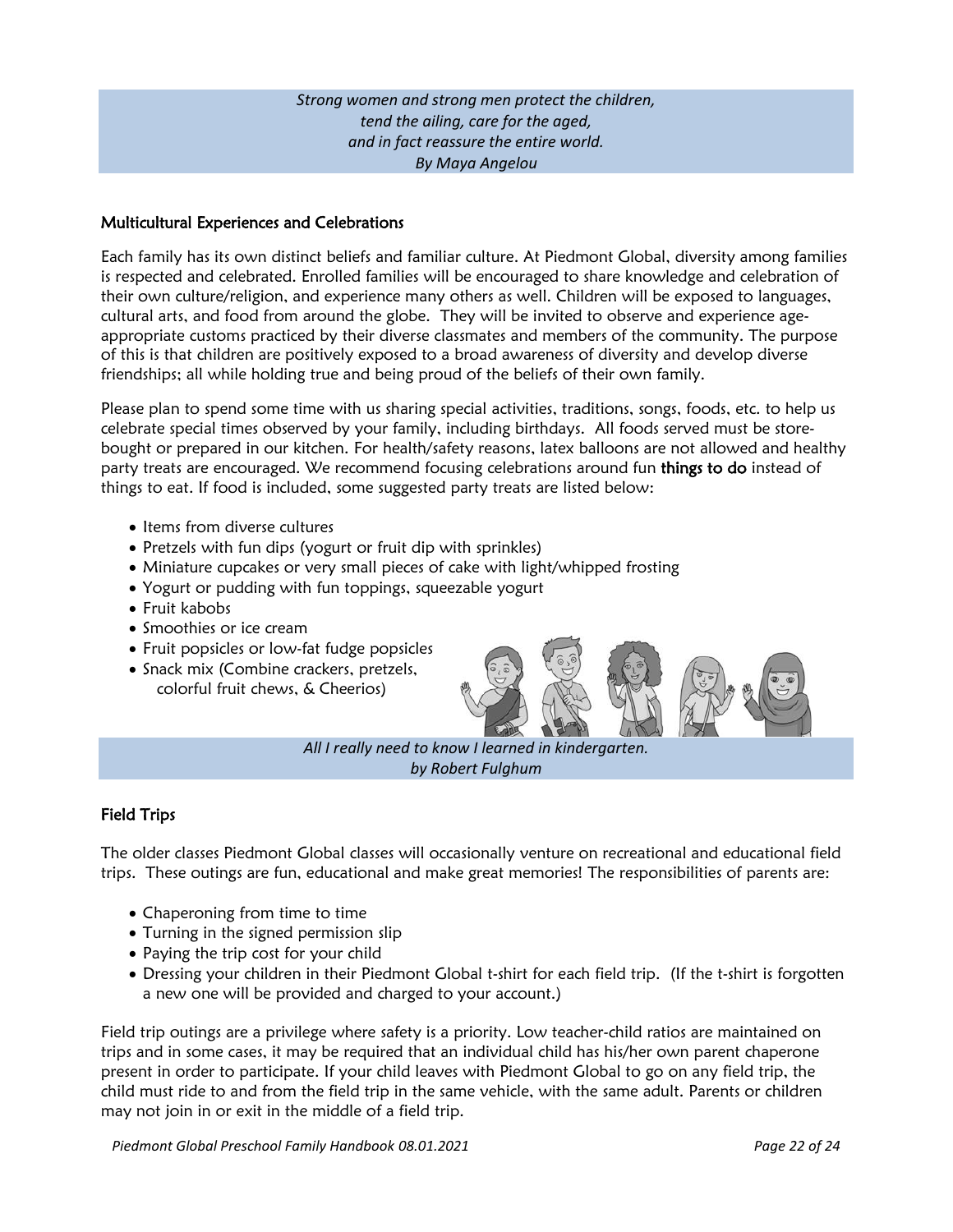One mode of transportation we may use is city buses operated by Greensboro Transit Authority. We also may hire a bus or van for transportation. Sometimes parents and staff will carpool students. Before each field trip, parents will be given a permission slip to sign. If you wish for your child to remain at the school instead of participating in a field trip, they may stay with another class. You may also elect to transport your own child round trip. Although our younger classes do not normally take traveling field trips, we do plan occasional school -based enrichment activities that bring special experiences to all of our students.

> *I had a mother who read to me Sagas of pirates who scoured the sea. I had a Mother who read me the things That wholesome life to the boy heart brings-Stories that stir with an upward touch. Oh, that each mother of boys were such! You may have tangible wealth untold; Caskets of jewels and coffers of gold. Richer than I you can never be -- I had a mother who read to me. by Strickland Gillilan*

#### **Donations**

Our school sincerely appreciates donations and gifts to our classrooms and outdoor learning environments. Materials donated to the center become property of Piedmont Global and may be distributed, rotated, or discarded as determined by an administrator. Materials added to classrooms or playgrounds should first be approved by a staff member.

Sample items that are greatly appreciated:

- Gift certificates for Kaplan Early Learning Company in Clemmons, NC
- Paper of all kinds and art supplies (magazines, newspaper, washable paint, brushes, glitter, fabric, rubber stamps, ink pads, white glue, crayons, chalk, markers, etc.)
- Healthy snack foods
- Facial tissues, baby wipes, paper towels, liquid soap
- Toys: balls, bubbles, children's books, wooden puzzles
- Shirts, pants, shorts, and coats in sizes toddler sizes and youth size 6-6X
- Non-toxic plants, flowers, and seeds

**Thank you for taking the time to read our Family Handbook! Your comments, concerns, questions and ideas are always welcomed.**